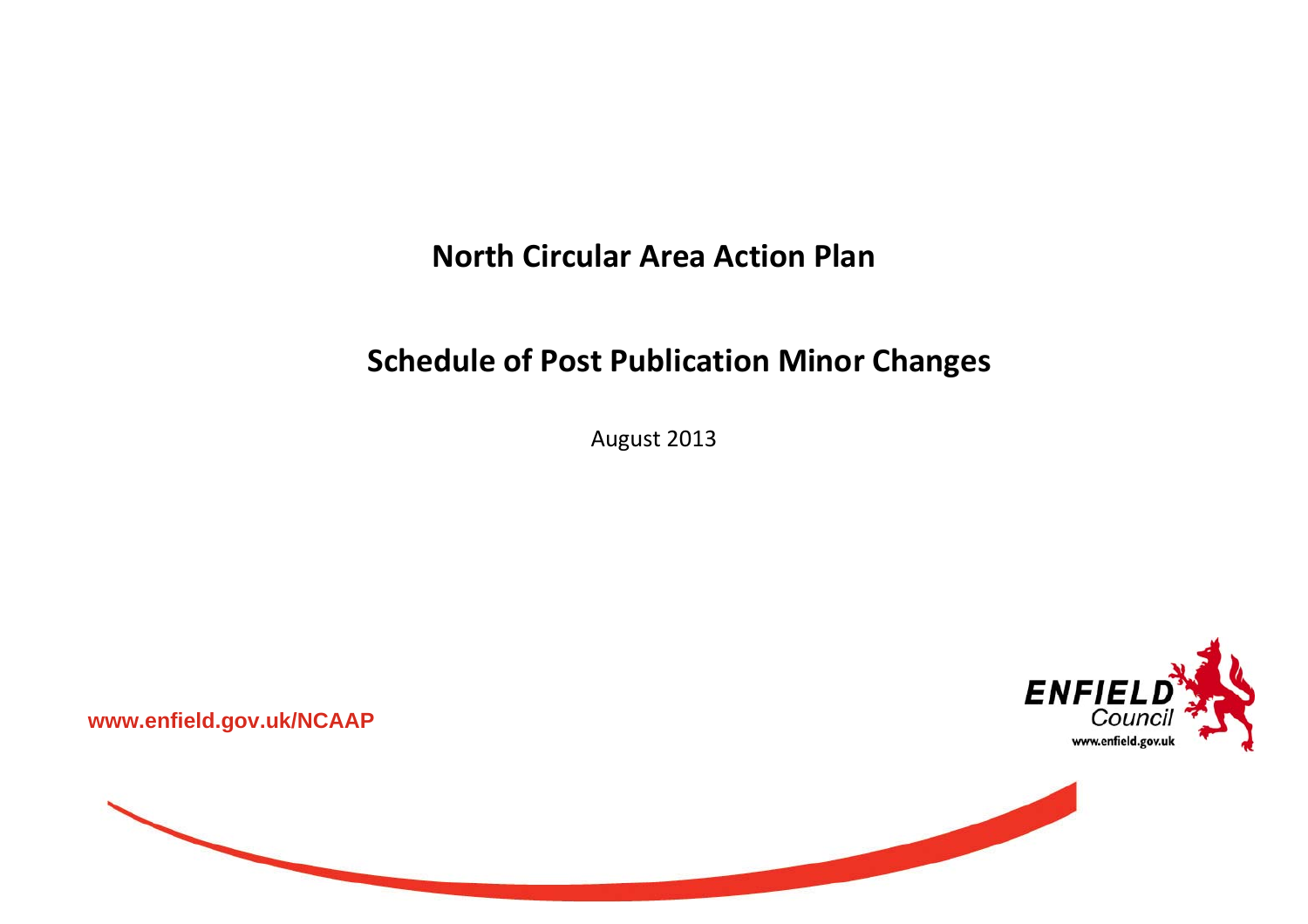## **Schedule of Post Publication Minor Changes (PPMCs)**

The Council has taken the opportunity to put forward minor amendments to North Circular Area Action Plan Proposed Submission Draft.

| <b>Text in Bold Print and Proposed insertion</b> |                          |
|--------------------------------------------------|--------------------------|
| underline<br>Text with a                         | <b>Proposed deletion</b> |
| strikethrough                                    |                          |

| <b>PPMC No.</b>                | Page<br>no. | Chapter, Section, Policy,<br>Paragraph, Diagram,<br>Tables, Figures       | <b>Proposed Change</b>                                                                                      | <b>Justification</b> | Source of Change /<br>Representation no. |  |  |  |
|--------------------------------|-------------|---------------------------------------------------------------------------|-------------------------------------------------------------------------------------------------------------|----------------------|------------------------------------------|--|--|--|
| <b>SECTION 1: INTRODUCTION</b> |             |                                                                           |                                                                                                             |                      |                                          |  |  |  |
| PPMC <sub>1</sub>              | 6           | Enfield Local Plan<br>Diagram.                                            | Spacing Typo: North East Enfield<br>Typo: Key Other Local Pland Documents                                   | Typographical        | LBE                                      |  |  |  |
| <b>PPMC<sub>2</sub></b>        |             | Section 1.1<br>4 <sup>th</sup> paragraph<br>4 <sup>th</sup> bullet point. | Insert addition words:<br>Resolve conflicting objectives in an area to facing<br>development pressures, and | Typographical        | <b>LBE</b>                               |  |  |  |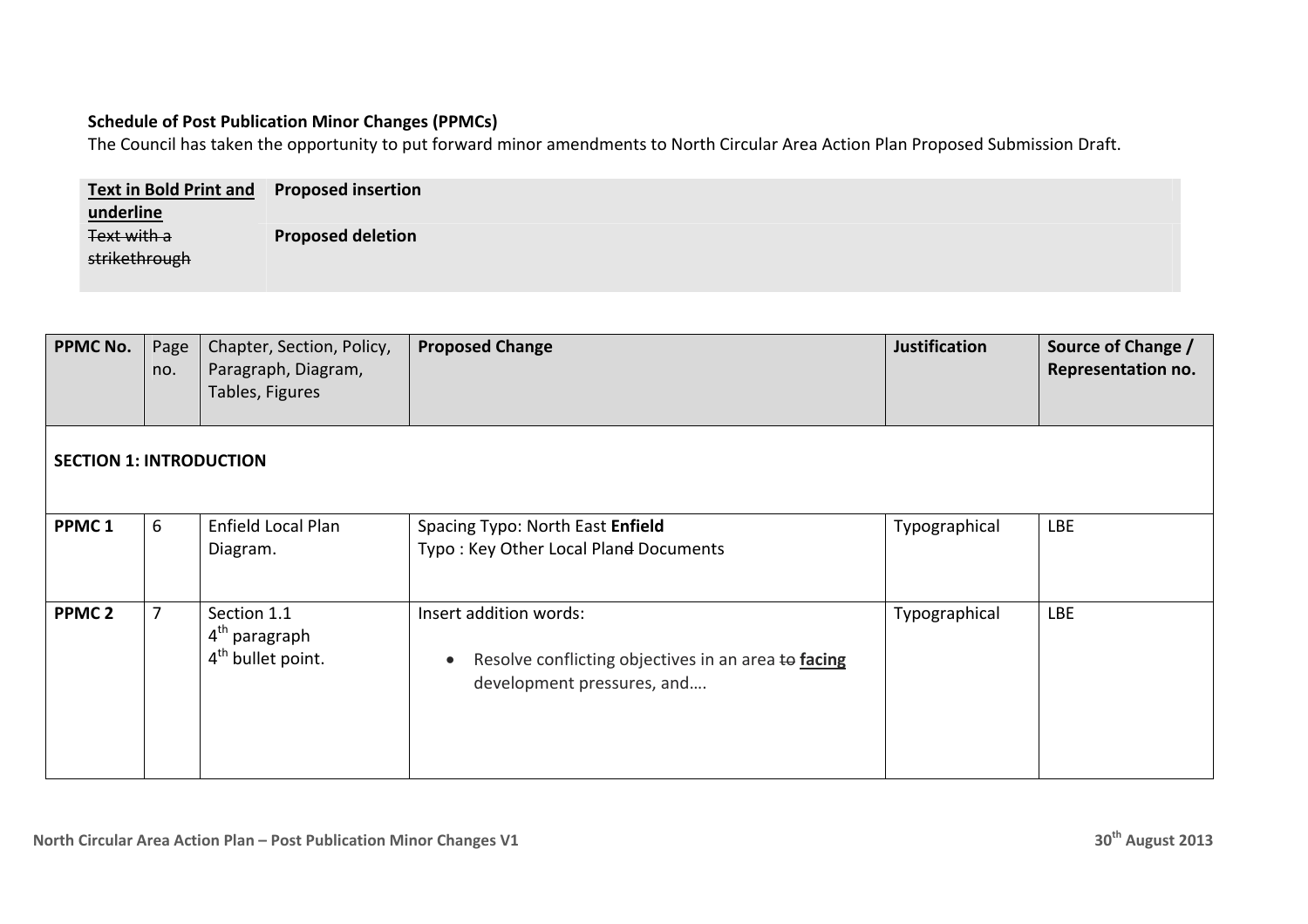| <b>PPMC No.</b>   | Page<br>no.    | Chapter, Section, Policy,<br>Paragraph, Diagram,<br>Tables, Figures | <b>Proposed Change</b>                                                                                                                                                                                                                                                                                                                                                                                                                                                                                             | <b>Justification</b>        | Source of Change /<br>Representation no. |
|-------------------|----------------|---------------------------------------------------------------------|--------------------------------------------------------------------------------------------------------------------------------------------------------------------------------------------------------------------------------------------------------------------------------------------------------------------------------------------------------------------------------------------------------------------------------------------------------------------------------------------------------------------|-----------------------------|------------------------------------------|
| PPMC <sub>3</sub> | $\overline{7}$ | Section 1.1<br>8 <sup>th</sup> paragraph.                           | Consultation on this document took place<br>between November 2011 and February 2012 and the<br>comments and representations received during this-most<br>recent consultation stage, together with those that have<br>preceded it, have informed the preparation of this<br><b>pProposed = Submission version of the AAP.</b>                                                                                                                                                                                       | Typographical               | <b>LBE</b>                               |
| PPMC <sub>4</sub> | 9              | Section 1.1<br>1st bullet point should<br>read.                     | There was general agreement with the view that the<br>area's image of the is one of being run down,<br>dominated by the A406, congested by traffic,<br>polluted, and in need of long <b>overdue</b> investment<br>and regeneration.                                                                                                                                                                                                                                                                                | Typographical               | <b>LBE</b>                               |
| PPMC <sub>5</sub> | 9              | Section 1.1<br>final bullet should read.                            | The completed highway and safety improvement<br>woks undertaken by Transport for London (TfL) drew<br>criticism from residents and businesses., with b<br>Businesses, especially those within Ritz Parade,<br>stating stated that the loss of parking spaces and<br>new restrictions have negatively impacted on<br>commercial activity along this stretch of the NCR,<br>and feeling felt that they have had to endure the<br>impact of the works as well as an ongoing<br>commercial disadvantageous end result. | Typographical /<br>Clarity. | <b>LBE</b>                               |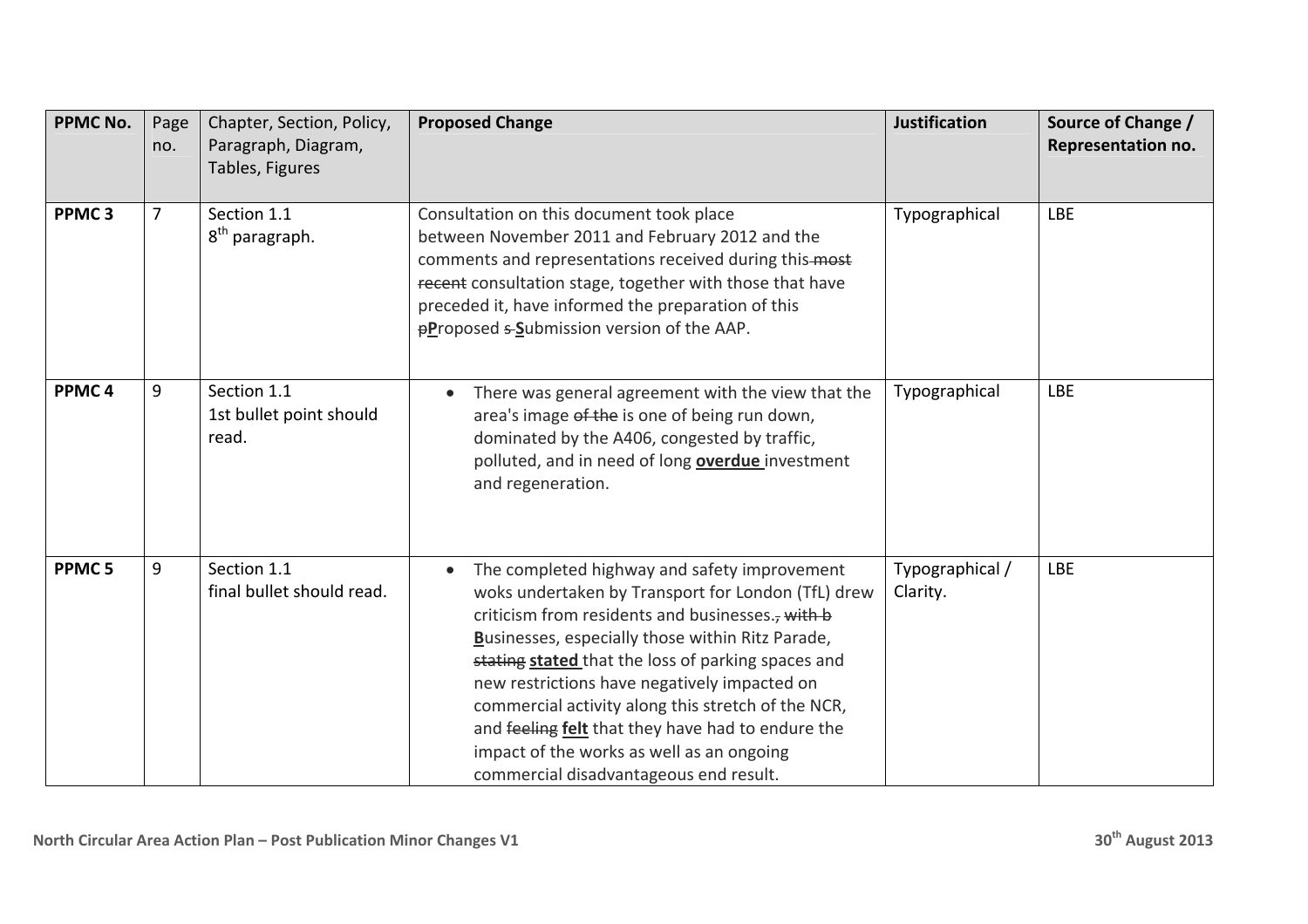| <b>PPMC No.</b>   | Page<br>no. | Chapter, Section, Policy,<br>Paragraph, Diagram,<br>Tables, Figures | <b>Proposed Change</b>                                                                                                                                                                                                                                                                                                                                                                                                                                                                                                                                                                                                                                                                                 | <b>Justification</b> | Source of Change /<br>Representation no. |
|-------------------|-------------|---------------------------------------------------------------------|--------------------------------------------------------------------------------------------------------------------------------------------------------------------------------------------------------------------------------------------------------------------------------------------------------------------------------------------------------------------------------------------------------------------------------------------------------------------------------------------------------------------------------------------------------------------------------------------------------------------------------------------------------------------------------------------------------|----------------------|------------------------------------------|
| PPMC <sub>6</sub> | 9           | Section 1.1,<br>Penultimate paragraph                               | The NCAAP covers the area between New Southgate on the<br>west and the start of the Great Cambridge Road approach<br>to the east incorporating established residential areas of<br>New Southgate, Arnos Grove, Bounds Green, Bowes and the<br>southern end of Palmers Green. The area is traversed along<br>its length by the A406 North Circular Road. A length of<br>Pymmes Brook, a minor tributary of the Lea River, forms<br>part of the area's northern boundary, Bounds Green Brook<br>runs north-south adjacent to the A406 for part of its<br>length. and t-The New River also passes north-south across<br>the area. Opportunities will be taken to enhance these<br>important watercourses. | Clarification        | 23/Environment<br>Agency.                |
| PPMC <sub>7</sub> | 11          | Section 1.2,<br>3rd paragraph.                                      | The <b>Proposed Submission</b> Draft North Circular Area Action<br>Plan is consistent with the NPPF. Alongside Enfield's Core<br>Strategy, it contributes towards the implementation of the<br>adopted spatial strategy for the Borough. With New<br>Southgate being a Regeneration Area it also plays a<br>significant role in the delivery of the Borough's regeneration<br>objectives.                                                                                                                                                                                                                                                                                                              | For consistency      | LBE                                      |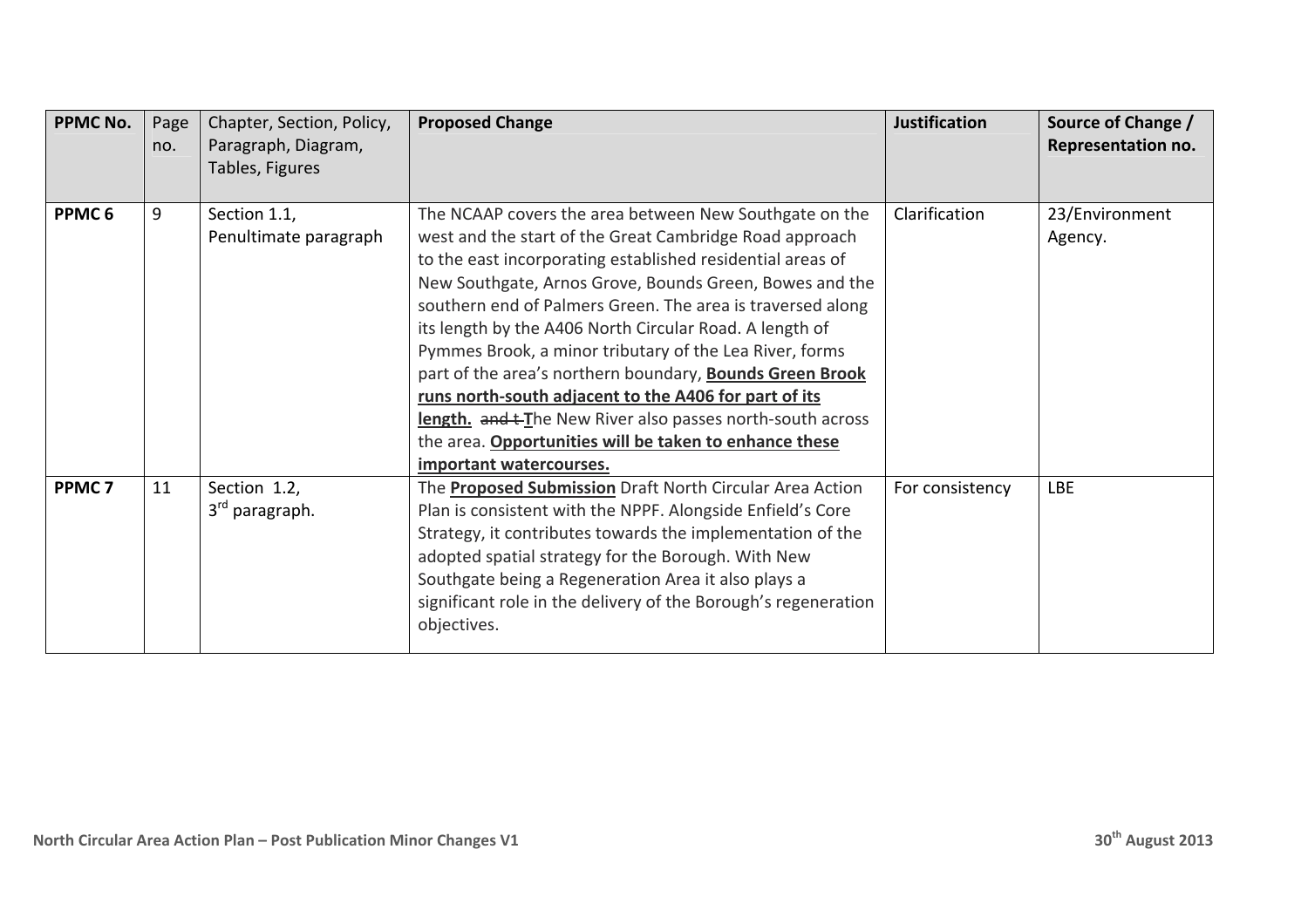| <b>PPMC No.</b>   | Page<br>no. | Chapter, Section, Policy,<br>Paragraph, Diagram,<br>Tables, Figures                                                                                       | <b>Proposed Change</b>                                                                                                                                                                                                                                                                                                                                                                                                                                                                                                                                                                                                                                                                                                                                                                                                                                      | <b>Justification</b>      | Source of Change /<br>Representation no. |
|-------------------|-------------|-----------------------------------------------------------------------------------------------------------------------------------------------------------|-------------------------------------------------------------------------------------------------------------------------------------------------------------------------------------------------------------------------------------------------------------------------------------------------------------------------------------------------------------------------------------------------------------------------------------------------------------------------------------------------------------------------------------------------------------------------------------------------------------------------------------------------------------------------------------------------------------------------------------------------------------------------------------------------------------------------------------------------------------|---------------------------|------------------------------------------|
| PPMC8             | 11          | Section 1.2<br>Under 'The Enfield Plan'<br>A new paragraph to be<br>inserted after paragraph<br>5.                                                        | <b>New Paragraph 6</b><br>Core Policy 17: Town Centres establishes the hierarchy of<br>Town, District, Local Shopping Centres and Parades. The<br>Policy seeks to strengthen the role of Enfield's centres<br>according to this hierarchy using the sequential test to<br>direct development to appropriate sites.<br>The NCAAP area is supported by three Local Centres at<br>Green Lanes, Bowes Road, and Arnos Grove. Core Policy 17<br>defines their role as providing core local shopping facilities<br>and services (such as convenience store, post office,<br>pharmacy and newsagent) for their respective<br>communities, catering to a catchment area of walking<br>distance. In addition, the NCAAP area is supported by the<br>District Centres of Palmers Green and Southgate where the<br>main bulk food and town centre related services and | Clarification /<br>Update | <b>LBE</b>                               |
| PPMC <sub>9</sub> | 13          | Section 1.2<br>Under 'The Enfield Plan'<br>A new sub-section to be<br>inserted after final<br>paragraph on page 13,<br>before North London<br>Waste Plan. | facilities are located.<br><b>'Proposed Submission Development Management</b><br>Document (DMD)'.<br>On the 10 <sup>th</sup> July - 27 <sup>th</sup> September 2013 Enfield Council<br>published the Proposed Submission DMD and Policies Map<br>for a final stage of consultation before being submitted for<br>examination.<br>The DMD provides detailed criteria and standard based                                                                                                                                                                                                                                                                                                                                                                                                                                                                      | Clarification /<br>Update | <b>LBE</b>                               |

**North Circular Area Action Plan – Post Publication Minor Changes V1 <sup>30</sup>th August <sup>2013</sup>**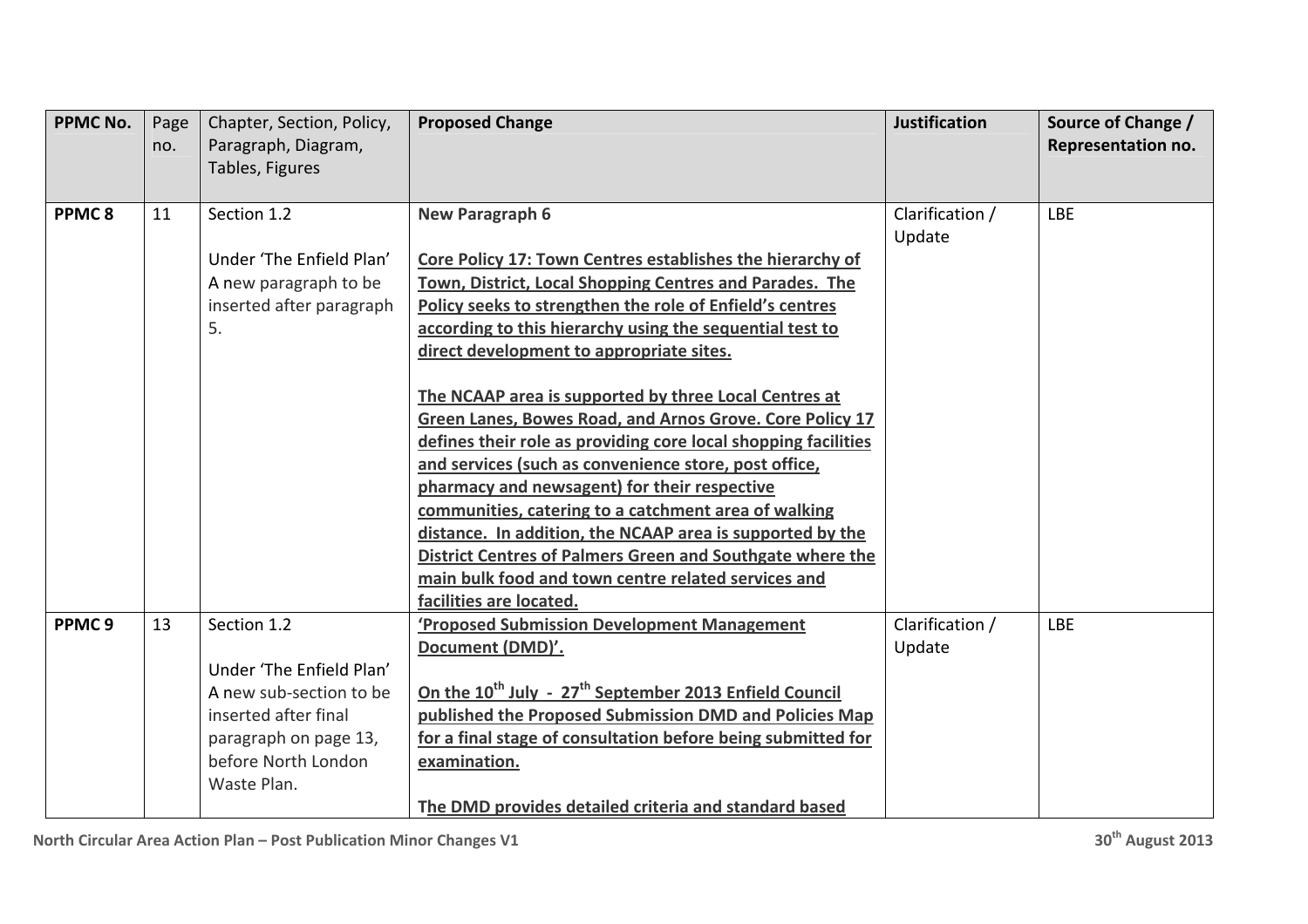| <b>PPMC No.</b> | Page<br>no. | Chapter, Section, Policy,<br>Paragraph, Diagram,<br>Tables, Figures                              | <b>Proposed Change</b>                                                                                                                                                                                                                                                                                                                                                                                                                                                                                                                                                                                                                                                                                                                                                                                                                                                                                                                                  | <b>Justification</b>                            | Source of Change /<br>Representation no.                           |
|-----------------|-------------|--------------------------------------------------------------------------------------------------|---------------------------------------------------------------------------------------------------------------------------------------------------------------------------------------------------------------------------------------------------------------------------------------------------------------------------------------------------------------------------------------------------------------------------------------------------------------------------------------------------------------------------------------------------------------------------------------------------------------------------------------------------------------------------------------------------------------------------------------------------------------------------------------------------------------------------------------------------------------------------------------------------------------------------------------------------------|-------------------------------------------------|--------------------------------------------------------------------|
|                 |             | New sub-heading read:<br>'Proposed Submission<br>Development<br>Management Document<br>$(DMD)$ . | policies for assessing planning applications. This borough<br>wide document will apply to all planning applications,<br>including proposals within the NCAAP boundary. Once<br>adopted, it will also be part of Enfield's Local Plan and<br>where appropriate, this document provides sign-posting to<br>relevant Proposed Submission DMD policies. The Proposed<br>Submission DMD document can be viewed online at:<br>http://www.enfield.gov.uk/dmd                                                                                                                                                                                                                                                                                                                                                                                                                                                                                                   |                                                 |                                                                    |
| <b>PPMC 10</b>  | 13          | Section 1.2<br>North London Waste<br>Plan.                                                       | The North London Waste Plan<br>Seven North London Boroughs (Barnet,<br>Camden, Enfield, Hackney, Haringey, Islington and Waltham<br>Forest) are working together as planning authorities to<br>identify sufficient space for facilities to accommodate for<br>managing North London's waste. The North London Waste<br>Plan will set out the planning framework for waste<br>management in these boroughs for the next 15 years up to<br>2027. It identifies will identify sites for waste management<br>use and sets out policies for determining waste planning<br>applications.<br>The Friern Barnet former Sewage Treatment Works<br>(Pinkham Way), which has been vacant since the sewage<br>treatment plant was closed in 1963, has <b>previously</b> been<br>identified through the production of the North London<br>Waste Plan as a potential site for the handling of general<br>waste. The site falls outside of the AAP area and within the | To provide<br>additional clarity<br>and update. | 15/ North London<br><b>Waste Authority</b><br>(NLWA)<br><b>LBE</b> |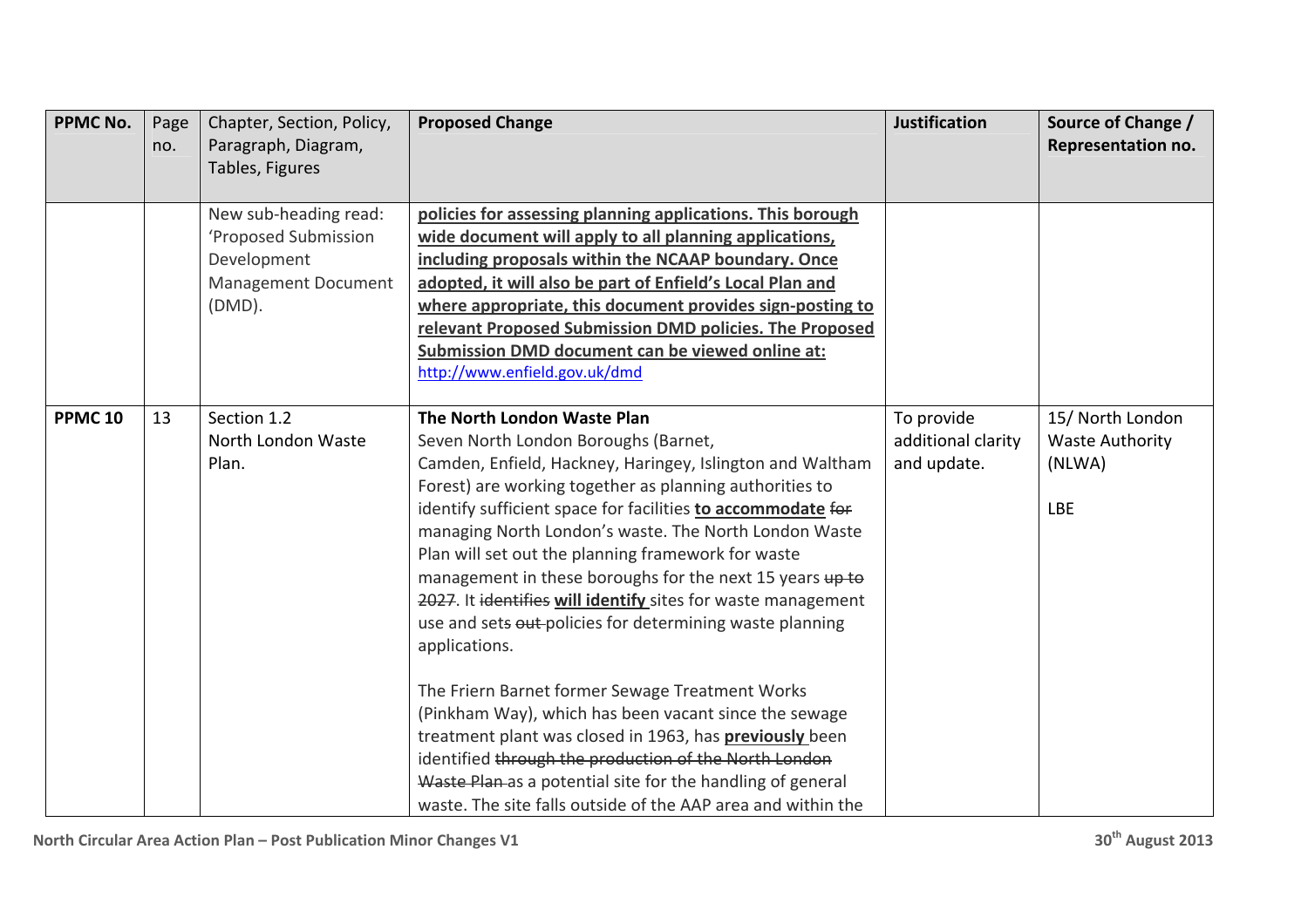| <b>PPMC No.</b>    | Page<br>no. | Chapter, Section, Policy,<br>Paragraph, Diagram,<br>Tables, Figures | <b>Proposed Change</b>                                                                                                                                                                                                                                                                                                                                                                                          | <b>Justification</b> | Source of Change /<br>Representation no. |
|--------------------|-------------|---------------------------------------------------------------------|-----------------------------------------------------------------------------------------------------------------------------------------------------------------------------------------------------------------------------------------------------------------------------------------------------------------------------------------------------------------------------------------------------------------|----------------------|------------------------------------------|
|                    |             |                                                                     | administrative boundary of Haringey. A planning application<br>has been submitted for the facility.                                                                                                                                                                                                                                                                                                             |                      |                                          |
|                    |             | <b>SECTION 2: THE NORTH CIRCULAR VISION AND SPATIAL STRATEGY</b>    |                                                                                                                                                                                                                                                                                                                                                                                                                 |                      |                                          |
| <b>PPMC 11</b>     | 17          | 2.1 Introduction.                                                   | 2.1 Introduction-Vision                                                                                                                                                                                                                                                                                                                                                                                         | For clarity          | <b>LBE</b>                               |
| <b>PPMC 12</b>     | 17          | 2.2 Objectives<br>Objective 8.                                      | Provide a strategic phasing programme for <b>the</b> delivery of<br>the key development sites and supporting infrastructure.                                                                                                                                                                                                                                                                                    | Typographical        | <b>LBE</b>                               |
|                    |             |                                                                     | <b>SECTION 3: OUR APPROACH TO BUILDING SUSTAINABLE NEIGHBOURHOODS</b>                                                                                                                                                                                                                                                                                                                                           |                      |                                          |
| PPMC <sub>13</sub> | 23          | Section 3.1<br>3rd Paragraph.                                       | The Strategy has a range of objectives cutting across all<br>Council service areas. These include objectives relating<br>specifically to children and young people, safer and stronger<br>communities, healthier communities, older people and<br>improving the quality of life. It is the objectives under this<br>final category which is are most relevant to the NCAAP.<br>Regarding the NCAAP specifically | Typographical        | <b>LBE</b>                               |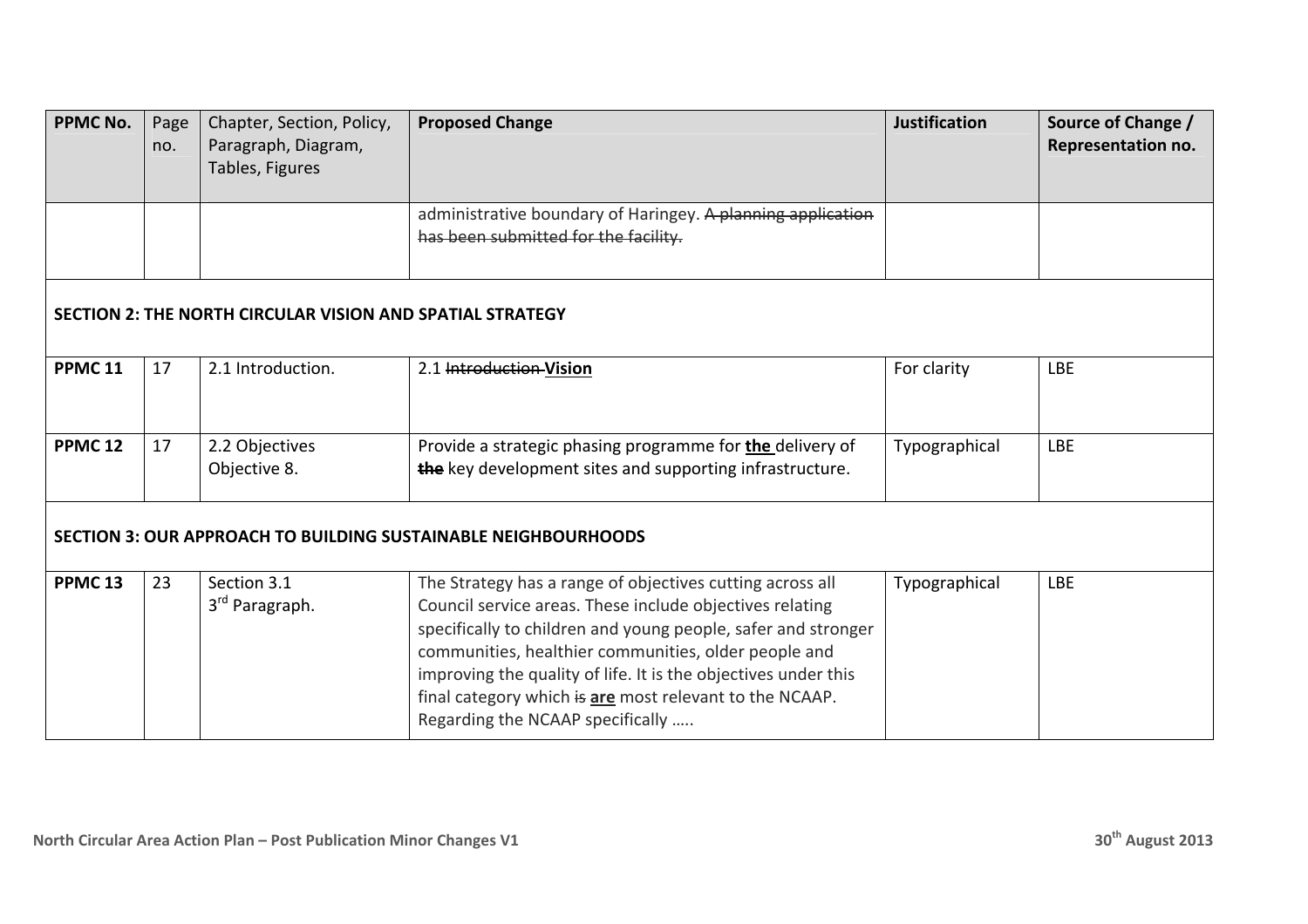| <b>PPMC No.</b>    | Page<br>no. | Chapter, Section, Policy,<br>Paragraph, Diagram,<br>Tables, Figures   | <b>Proposed Change</b>                                                                                                                                                                                                                                                                                                                                                                                                                                                                                                                      | <b>Justification</b>                        | Source of Change /<br>Representation no.                          |
|--------------------|-------------|-----------------------------------------------------------------------|---------------------------------------------------------------------------------------------------------------------------------------------------------------------------------------------------------------------------------------------------------------------------------------------------------------------------------------------------------------------------------------------------------------------------------------------------------------------------------------------------------------------------------------------|---------------------------------------------|-------------------------------------------------------------------|
| PPMC <sub>14</sub> | 25          | Figure 6:<br>Opportunity for sites 2,3<br>and $4.$                    | Mixed use housing led-high density development including<br>housing, commercial space, community facilities, leisure<br>and retail.                                                                                                                                                                                                                                                                                                                                                                                                         | Clarification                               | <b>LBE</b><br>18/Legal and<br>General and<br><b>National Grid</b> |
| <b>PPMC 15</b>     | 30          | Policy 3<br>2nd supporting<br>paragraph,<br>4 <sup>th</sup> sentence. | The allocation has, however, been rationalised in order to<br>facilitate delivery of the regeneration priorities through the<br>regeneration of the Ladderswood Estate and surrounding<br>land.                                                                                                                                                                                                                                                                                                                                             | Typographical                               | <b>LBE</b>                                                        |
| <b>PPMC 16</b>     | 30          | Policy 3<br>5 <sup>th</sup> supporting<br>paragraph.                  | However, tThe Regents Avenue Industrial Estate just off<br>Green Lanes which occupies a prominent location just<br>behind the commercial unit on the north east corner of the<br>junction with the North Circular Road is recommended in<br>the Enfield Employment Land Review 2012 for retention for<br>at least the short to medium term for employment uses.<br>The Council supports the long term protection of the<br>estate and considers its proximity to the North Circular<br>Road offers a location advantage to employment uses. | Typographical<br>and additional<br>clarity. | LBE and 02/002<br><b>Arriva Buses</b>                             |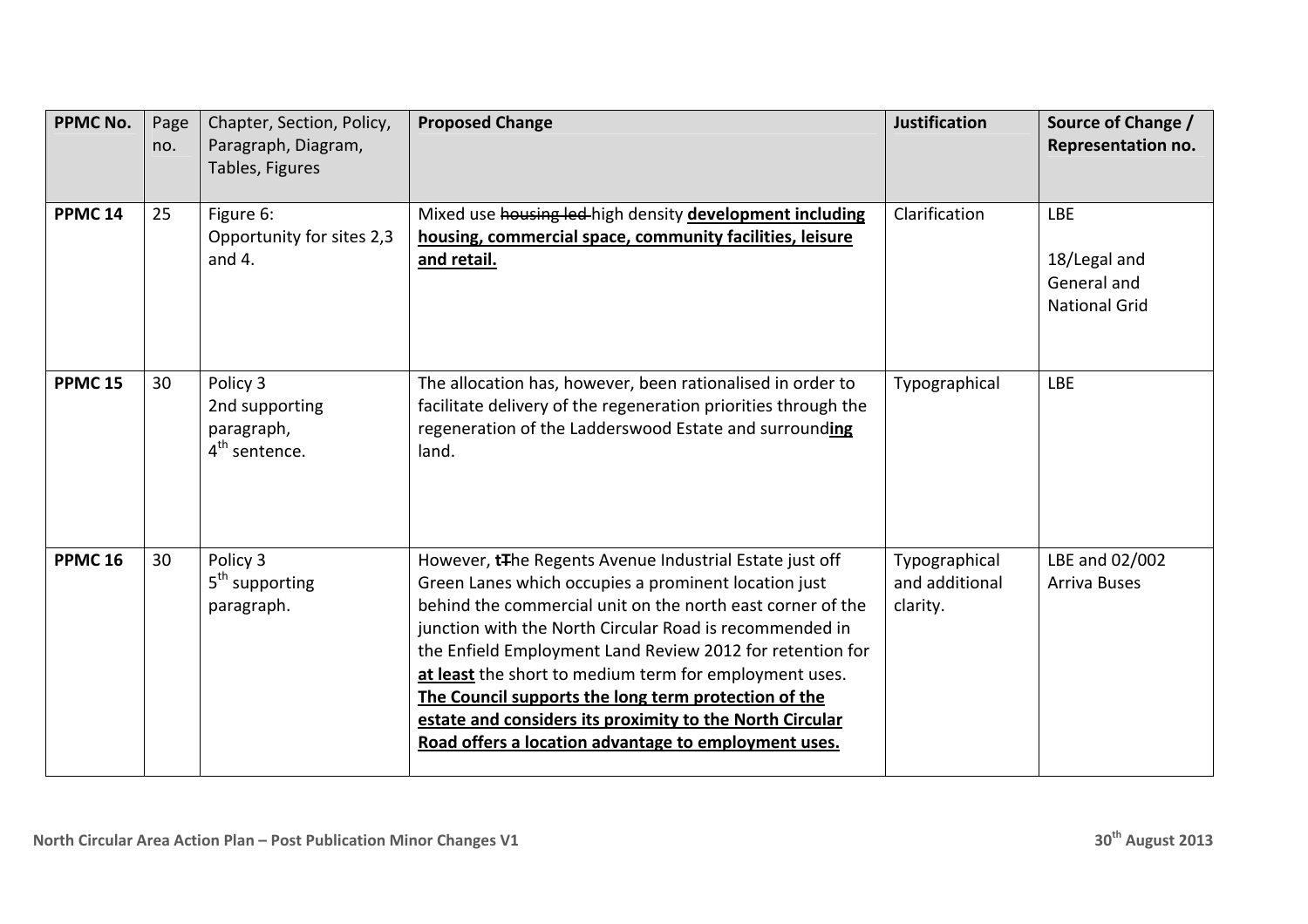| <b>PPMC No.</b>    | Page<br>no. | Chapter, Section, Policy,<br>Paragraph, Diagram,<br>Tables, Figures   | <b>Proposed Change</b>                                                                                                                                                                                                                                                                                                                                                                                                                                                                                                                                                                                                                                                        | <b>Justification</b>        | Source of Change /<br>Representation no. |
|--------------------|-------------|-----------------------------------------------------------------------|-------------------------------------------------------------------------------------------------------------------------------------------------------------------------------------------------------------------------------------------------------------------------------------------------------------------------------------------------------------------------------------------------------------------------------------------------------------------------------------------------------------------------------------------------------------------------------------------------------------------------------------------------------------------------------|-----------------------------|------------------------------------------|
| <b>PPMC 17</b>     | 30          | Section 3.3 Community<br>Infrastructure<br>2 <sup>nd</sup> paragraph. | The Council's Infrastructure Delivery Plan (IDP) played a key<br>role in supporting the adopted Core Strategy (2010) to<br>adoption and provides a comprehensive position statement<br>on the borough's community infrastructure<br>requirements<br>Until an Enfield's Community Infrastructure Levy regime has<br>been agreed which will eventually replace the replaces the<br>current Section 106 regime, the Council's Section 106 SPD,<br>(adopted in November-2011), provides a steer on financial<br>contributions associated with new development. In addition<br><b>Proposed Submission DMD Policy 16 20 also provides</b><br>updated policy guidance on this issue. | Typographical<br>and update | <b>LBE</b>                               |
| PPMC <sub>18</sub> | 33          | 3rd paragraph, 3rd<br>sentence.                                       | The New Southgate SPD (2010) identifies the potential for a<br>new walk in health centre at Coppicewood Lodge although<br>further work will be required requirement to ascertain the<br>suitability of this site.                                                                                                                                                                                                                                                                                                                                                                                                                                                             | Typographical               | <b>LBE</b>                               |
| PPMC <sub>19</sub> | 33          | Section 3.4<br>Policy 6<br>Supporting paragraph,<br>final sentence.   | Core Policy 30: Maintaining and Improving the quality of<br>the Built Environment is relevant in this regard as is<br><b>Proposed Submission DMD policy 37: Achieving High</b><br>Quality Design and Design-Led Development.                                                                                                                                                                                                                                                                                                                                                                                                                                                  | Update                      | <b>LBE</b>                               |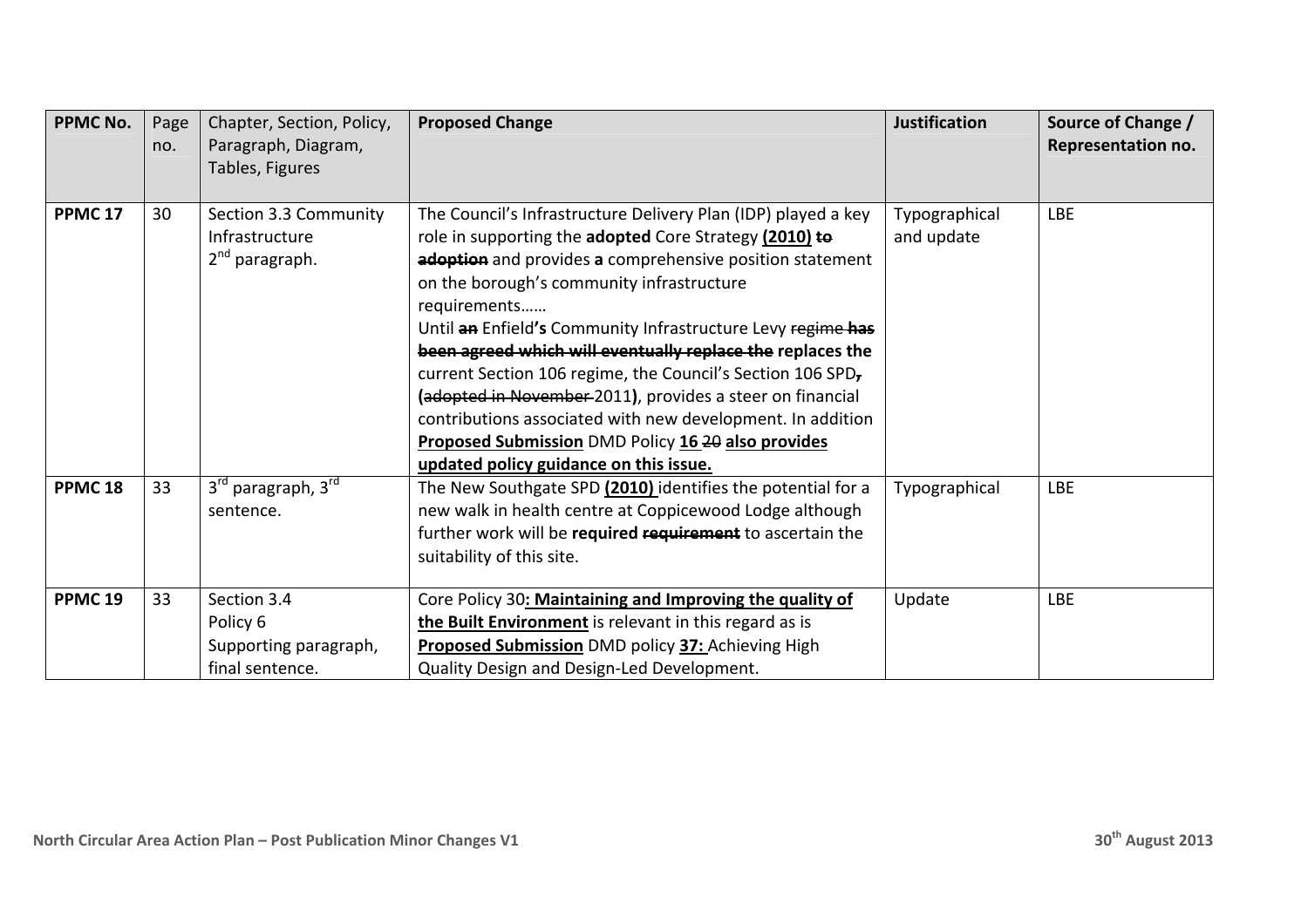| <b>PPMC No.</b>    | Page<br>no. | Chapter, Section, Policy,<br>Paragraph, Diagram,<br>Tables, Figures                      | <b>Proposed Change</b>                                                                                                                                                                                                                                                                                                                                                                                             | <b>Justification</b> | Source of Change /<br>Representation no. |
|--------------------|-------------|------------------------------------------------------------------------------------------|--------------------------------------------------------------------------------------------------------------------------------------------------------------------------------------------------------------------------------------------------------------------------------------------------------------------------------------------------------------------------------------------------------------------|----------------------|------------------------------------------|
| PPMC <sub>20</sub> | 35          | Policy 7<br>1 <sup>st</sup> supporting paragraph,<br>penultimate and final<br>sentences. | The importance given to delivering good design in new<br>development is reflected in the <b>Proposed Submission</b> DMD<br>Policy 37: Draft DMD Policy 1 Achieving High Quality Design<br>and Design-Led Development. Proposed Submission Draft<br>DMD Policy 44 43: Tall Buildings relates specifically to tall<br>buildings and the policy above is in accordance with the<br>guidance contained in that policy. | Clarity & Update     | <b>LBE</b>                               |
| <b>PPMC 21</b>     | 35          | Policy 7<br>4 <sup>th</sup> supporting paragraph<br>2 <sup>nd</sup> sentence.            | The Council's position on back garden development and<br>backland development is set out in <b>Proposed Submission</b><br>DMD 7: Draft DMD Policy 11 Development of Garden Land<br>which makes a presumption                                                                                                                                                                                                       | Clarity & Update     | <b>LBE</b>                               |
| <b>PPMC 22</b>     | 35          | Section 3.5<br>$1st$ sentence.                                                           | Transport for London's safety and environment scheme<br>along the North Circular Road has delivered improved<br>facilities for pedestrians, cyclists, and introduced buses<br>priority measures.                                                                                                                                                                                                                   | Typographical        | <b>LBE</b>                               |
| PPMC <sub>23</sub> | 36          | Section 3.5<br>Policy 8<br>3 <sup>rd</sup> supporting<br>paragraph.                      | <b>Emerging Proposed Submission DMD Policy 48: Transport</b><br>Assessments 9 sets out the Council's approach towards<br>assessing the transport impact                                                                                                                                                                                                                                                            | Clarity & Update     | <b>LBE</b>                               |
| PPMC <sub>24</sub> | 37          | Section 3.5 - Policy 8<br>4 <sup>th</sup> supporting<br>paragraph.                       | Policy 45: Parking Standards and Layouts 46 of the<br>emerging Proposed Submission DMD sets out the Council's<br>approach towards the provision of car parking at new<br>developments.                                                                                                                                                                                                                             | Clarity & Update     | <b>LBE</b>                               |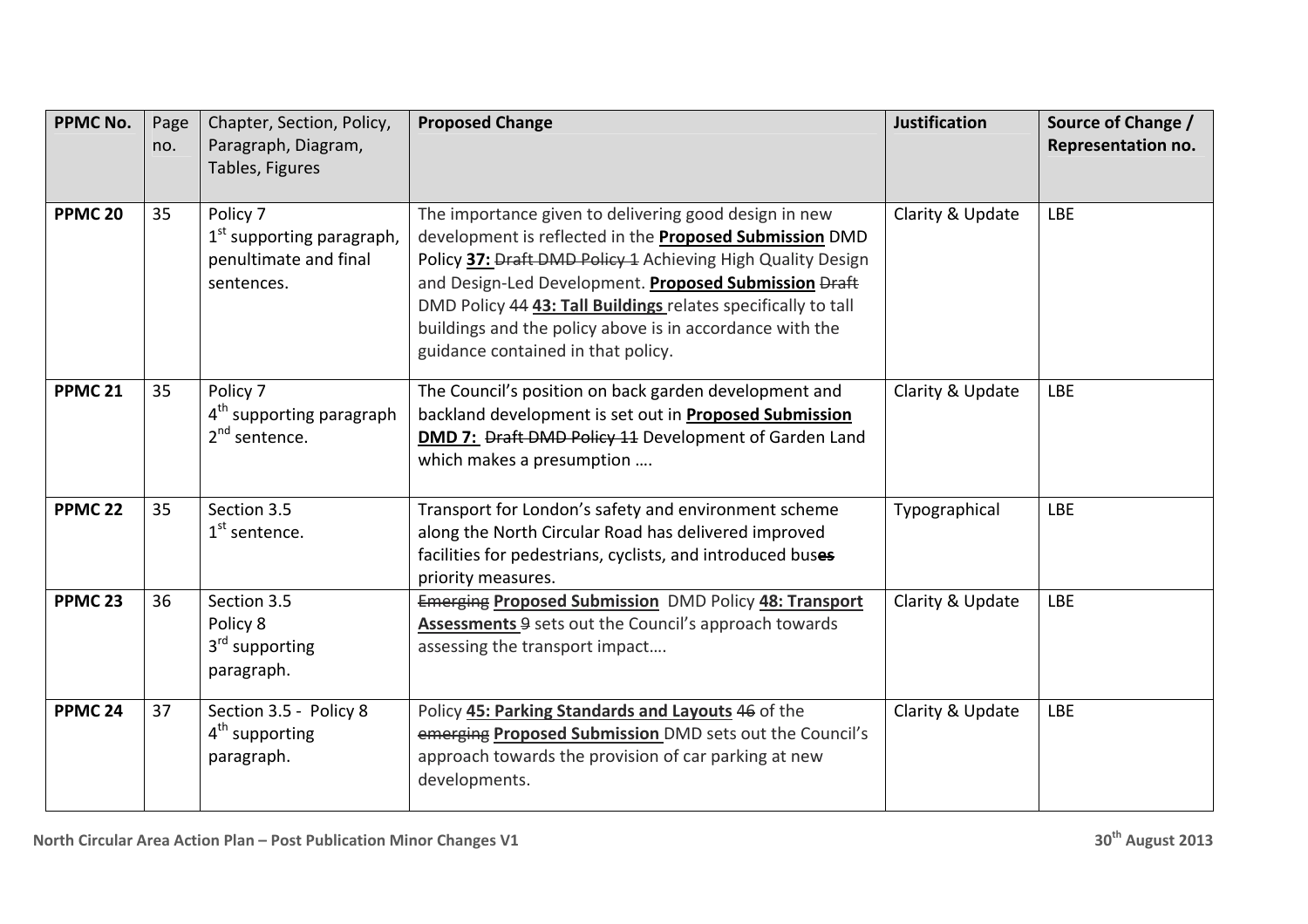| <b>PPMC No.</b>    | Page<br>no. | Chapter, Section, Policy,<br>Paragraph, Diagram,<br>Tables, Figures                     | <b>Proposed Change</b>                                                                                                                                                                                                                                                                 | <b>Justification</b>    | Source of Change /<br>Representation no. |
|--------------------|-------------|-----------------------------------------------------------------------------------------|----------------------------------------------------------------------------------------------------------------------------------------------------------------------------------------------------------------------------------------------------------------------------------------|-------------------------|------------------------------------------|
| PPMC <sub>25</sub> | 37          | Section 3.6 - Policy 9<br>1 <sup>st</sup> supporting paragraph<br>penultimate sentence. | Criteria for assessing proposals in this regard are outlined<br>under emerging Proposed Submission DMD Policy 65: Air<br>Quality <sub>64</sub> .                                                                                                                                       | Clarity & Update        | <b>LBE</b>                               |
| <b>PPMC 26</b>     | 37          | Section 3.6 - Open space<br>$1st$ Paragraph.                                            | The policy framework relating to green infrastructure and<br>open spaces is outlined under Core Policy 34 together with a<br>policies 71 -81 in the -ranging from Draft Proposed<br>Submission DMD. Policies 70 to 77 in Enfield's emerging<br><b>Development Management Document.</b> | Update                  | <b>LBE</b>                               |
| PPMC <sub>27</sub> | 39          | Policy 10<br>2 <sup>nd</sup> supporting<br>paragraph, final<br>sentence.                | Collaboration with the Council and other agencies including<br>British Waterways The Canal and River Trust will be<br>important in delivering any such improvements.                                                                                                                   | Update (name<br>change) | <b>LBE</b>                               |
| PPMC <sub>28</sub> | 39          | Climate Change and<br>Renewable Energy<br>$1st$ paragraph, final<br>sentence.           | Developments should also accord with emerging the<br>Proposed Submission DMD policies 49 - 58 50, 52, 53, 54,<br>55 and 56, which set energy efficiency standards and the<br>Council's requirements for how these should be achieved.                                                  | Update                  | <b>LBE</b>                               |
| PPMC <sub>29</sub> | 39          | Climate Change and<br>Renewable Energy<br>2 <sup>nd</sup> paragraph, final<br>sentence. | The Proposed Submission DMD Policy 52: Decentralised<br><b>Energy Networks-51</b> sets out a framework for the<br>assessment of district heating proposals and other<br>decentralised energy networks.                                                                                 | Update                  | <b>LBE</b>                               |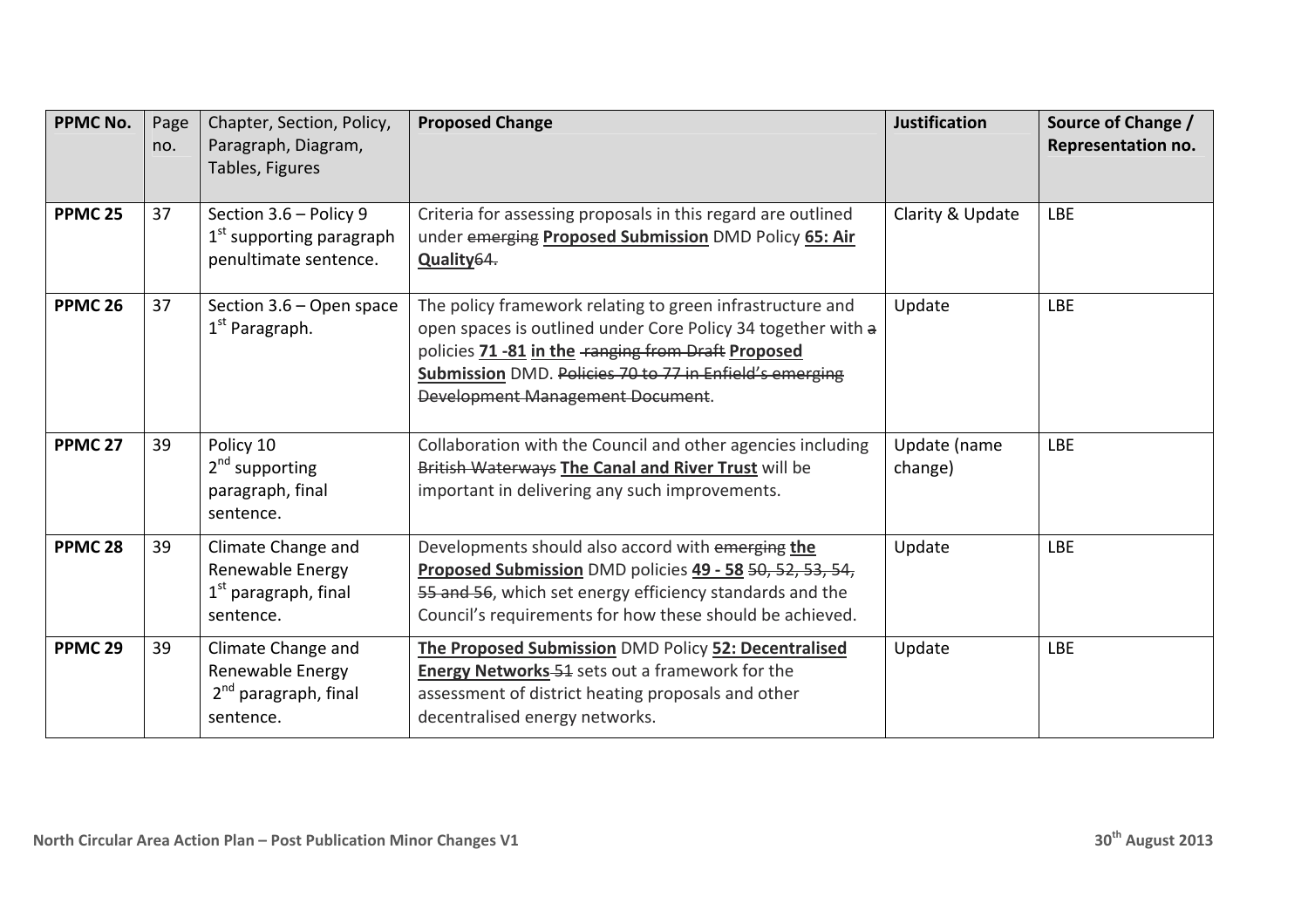| <b>PPMC No.</b>    | Page<br>no.                                                         | Chapter, Section, Policy,<br>Paragraph, Diagram,<br>Tables, Figures                                                                   | <b>Proposed Change</b>                                                                                                                                                                                                                                      | <b>Justification</b> | Source of Change /<br>Representation no. |  |  |  |
|--------------------|---------------------------------------------------------------------|---------------------------------------------------------------------------------------------------------------------------------------|-------------------------------------------------------------------------------------------------------------------------------------------------------------------------------------------------------------------------------------------------------------|----------------------|------------------------------------------|--|--|--|
| PPMC <sub>30</sub> | 39                                                                  | Climate Change and<br>Renewable Energy-<br>Rd<br>3 <sup>rd</sup> paragraph, final<br>sentence.                                        | There is already has sufficient heat density to make the use<br>of district heating viable and this will be increased<br>significantly as a result of the redevelopment proposals in<br>the area.                                                           | Typographical        | <b>LBE</b>                               |  |  |  |
| PPMC <sub>31</sub> | 39                                                                  | Flooding - Surface Water<br>Flooding from work<br>undertaken for Drain<br>London $2011 -$<br>$1st$ paragraph, final<br>sentence.      | Core Policy 28: Managing Flood Risk Through Development<br>generally seeks the direction of new development towards<br>areas of low flood risk and emerging Proposed Submission<br>DMD Policies 59 and 60 58 and 59 provide more detail in<br>this respect. | Update               | <b>LBE</b>                               |  |  |  |
| PPMC <sub>32</sub> | 39                                                                  | Flooding - Surface Water<br>Flooding from work<br>undertaken for Drain<br>London $2011 -$<br>$2^{nd}$ paragraph $1^{st}$<br>sentence. | <b>Emerging The Proposed Submission DMD Policy 61:</b><br>Managing Surface Water 60 requires that all new<br>developments incorporate Sustainable Urban Drainage.                                                                                           | Update               | <b>LBE</b>                               |  |  |  |
|                    | SECTION 4: ENVIRONMENTAL CONTEXT AND THE THREE NEIGHBOURHOOD PLACES |                                                                                                                                       |                                                                                                                                                                                                                                                             |                      |                                          |  |  |  |
| PPMC <sub>33</sub> | 43                                                                  | Section 4.2 - Urban<br>Analysis<br>2 <sup>nd</sup> paragraph<br>$1st$ sentence.                                                       | As the Bhorough-wide Characterisation Study identifies, the<br>New Southgate area has no prevailing character types and<br><b>one</b> is therefore different from the suburban streets<br>surrounding it.                                                   | Typographical        | <b>LBE</b>                               |  |  |  |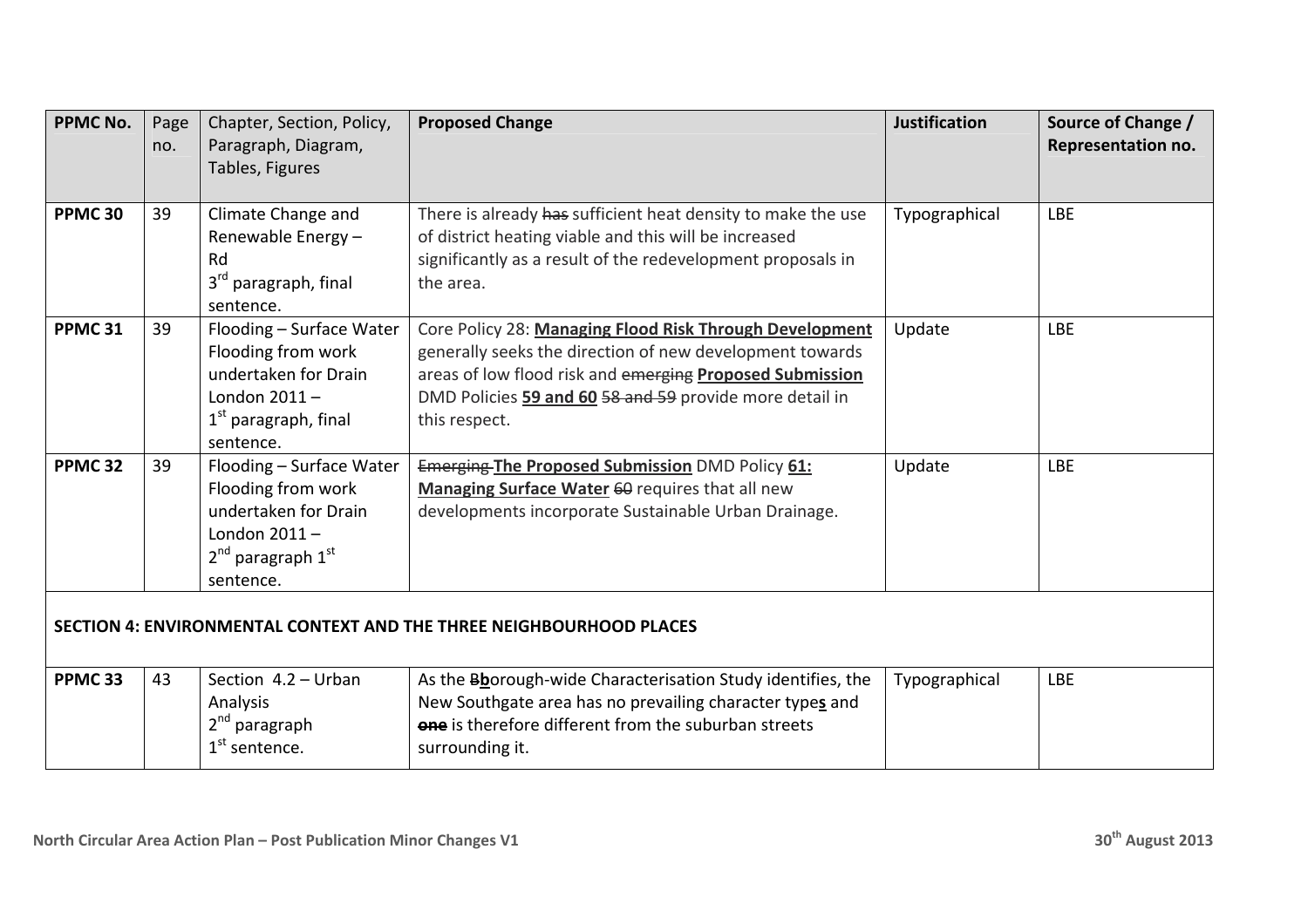| <b>PPMC No.</b>    | Page<br>no. | Chapter, Section, Policy,<br>Paragraph, Diagram,<br>Tables, Figures                                        | <b>Proposed Change</b>                                                                                                                                                                                                                                                                                                                                                                                                                                                                                                                                       | <b>Justification</b> | Source of Change /<br>Representation no. |
|--------------------|-------------|------------------------------------------------------------------------------------------------------------|--------------------------------------------------------------------------------------------------------------------------------------------------------------------------------------------------------------------------------------------------------------------------------------------------------------------------------------------------------------------------------------------------------------------------------------------------------------------------------------------------------------------------------------------------------------|----------------------|------------------------------------------|
| PPMC <sub>34</sub> | 43          | Section 4.2 - Urban<br>Analysis<br>5 <sup>th</sup> paragraph.<br>Final sentence.                           | Whilst it is clear the commercial centres of the NCAAP area<br>serve catchments which extend beyond these areas and<br>local people within each of these areas will frequently travel<br>beyond the centres identified for their retail, employment<br>and community service requirements, these three different<br>zones - or neighbourhood areas - do emerge.                                                                                                                                                                                              | Typographical        | <b>LBE</b>                               |
| PPMC <sub>35</sub> | 45          | Policy 11<br>Three Neighbourhood<br>Places.<br><b>Bullet Point 2.</b>                                      | Further revisions to the boundary of the defined Bowes<br>Road Larger Local Centre are made.                                                                                                                                                                                                                                                                                                                                                                                                                                                                 | Typographical        | <b>LBE</b>                               |
| PPMC <sub>36</sub> | 45          | Policy 11<br>Three Neighbourhood<br>Places.<br>2 <sup>nd</sup> supporting<br>paragraph.<br>$1st$ sentence. | The patterns of movement and retail behaviour of local<br>residents is highly complex, being influenced heavily by the<br>attraction of larger surrounding retail centres of Palmers<br>Green, Wood Green, and Brent Cross and Central London<br>beyond.                                                                                                                                                                                                                                                                                                     | Typographical        | <b>LBE</b>                               |
| PPMC <sub>37</sub> | 47          | Policy 11<br>Three Neighbourhood<br>Places.<br>$6th$ and $7th$ Paragraphs                                  | <b>Bowes Road:</b><br>Centred on the existing commercial Ritz Parade and the<br>parade at the junction between Brownlow Road and Bowes<br>Road, this central area of the AAP acts as a community hub<br>with retails uses either side of the main road and a primary<br>and secondary school serving the local community. There is<br>an opportunity for new mixed use development within the<br>revised boundary of the Bowes Road Larger Local Centre<br>which can consolidate and strengthen the commercial and<br>community uses within the Ritz Parade. | Typographical        | <b>LBE</b>                               |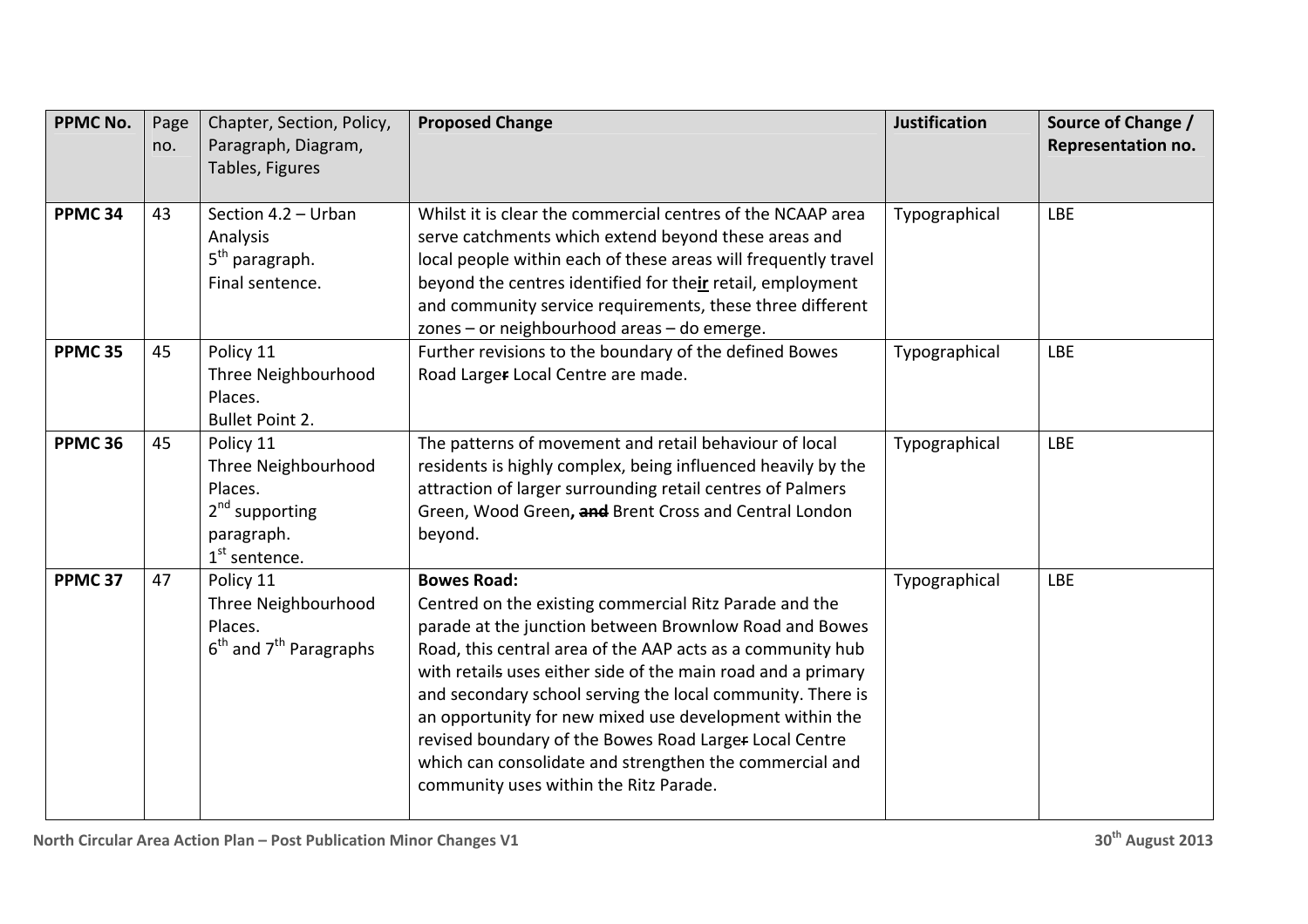| <b>PPMC No.</b>    | Page<br>no. | Chapter, Section, Policy,<br>Paragraph, Diagram,<br>Tables, Figures | <b>Proposed Change</b>                                                                                          | <b>Justification</b> | Source of Change /<br>Representation no. |
|--------------------|-------------|---------------------------------------------------------------------|-----------------------------------------------------------------------------------------------------------------|----------------------|------------------------------------------|
|                    |             |                                                                     |                                                                                                                 |                      |                                          |
|                    |             |                                                                     | In addition to the changes recently proposed boundary                                                           |                      |                                          |
|                    |             |                                                                     | changes made via the Draft Development Management                                                               |                      |                                          |
|                    |             |                                                                     | Policies Document (May 2012) it is suggested that further                                                       |                      |                                          |
|                    |             |                                                                     | changes to the Bowes Road Large Local Centre are                                                                |                      |                                          |
|                    |             |                                                                     | considered to exclude residential properties opposite Ritz                                                      |                      |                                          |
|                    |             |                                                                     | Parade and include the former Esso Garage site and                                                              |                      |                                          |
|                    |             |                                                                     | adjacent car wash site. The changes are intended to provide                                                     |                      |                                          |
|                    |             |                                                                     | the scope to create a more viable commercial parade that<br>can offer a better and local shopping function with |                      |                                          |
|                    |             |                                                                     | improved parking and community access arrangements. The                                                         |                      |                                          |
|                    |             |                                                                     | suggested further revised boundary for the Bowes Road                                                           |                      |                                          |
|                    |             |                                                                     | Large Local Centre is set out in Fig 12.                                                                        |                      |                                          |
| PPMC <sub>38</sub> | 51          | Section 4.4 -                                                       | The housing within the Red Brick Estate opposite New                                                            | Typographical        | <b>LBE</b>                               |
|                    |             | Neighbourhood Place 1-                                              | Southgate station, with ground floors dominated by garage                                                       |                      |                                          |
|                    |             | Arnos Grove and New                                                 | doors, are uniformly three storeys. The point block typology                                                    |                      |                                          |
|                    |             | Southgate.                                                          | of the Highview and Ladderswood estates are quite                                                               |                      |                                          |
|                    |             | <b>Townscape (Fig 14)</b>                                           | different in character with towers in both rising to 13                                                         |                      |                                          |
|                    |             | 2 <sup>nd</sup> Paragraph.                                          | storeys.                                                                                                        |                      |                                          |
|                    |             | 4 <sup>th</sup> sentence.                                           |                                                                                                                 |                      |                                          |
| PPMC <sub>39</sub> | 53          | Public realm and Open                                               | Aside from the structural open spaces of Arnos Park (A) and                                                     | Clarification        | 23/Environment                           |
|                    |             | Space (Fig 16).                                                     | Broomfield Park that lie immediately to the north of the                                                        |                      | Agency                                   |
|                    |             |                                                                     | AAP area (designated as Metropolitan Open Land and                                                              |                      |                                          |
|                    |             |                                                                     | therefore given similar protection against development as                                                       |                      |                                          |
|                    |             |                                                                     | green belt), the principal open spaces in this area are                                                         |                      |                                          |
|                    |             |                                                                     | roadside spaces on the north side of the A406 along the                                                         |                      |                                          |
|                    |             |                                                                     | Pymmes Brook, <b>Bounds Green Brook</b> (C) and either side of                                                  |                      |                                          |
|                    |             |                                                                     | Bounds Green Road (D)                                                                                           |                      |                                          |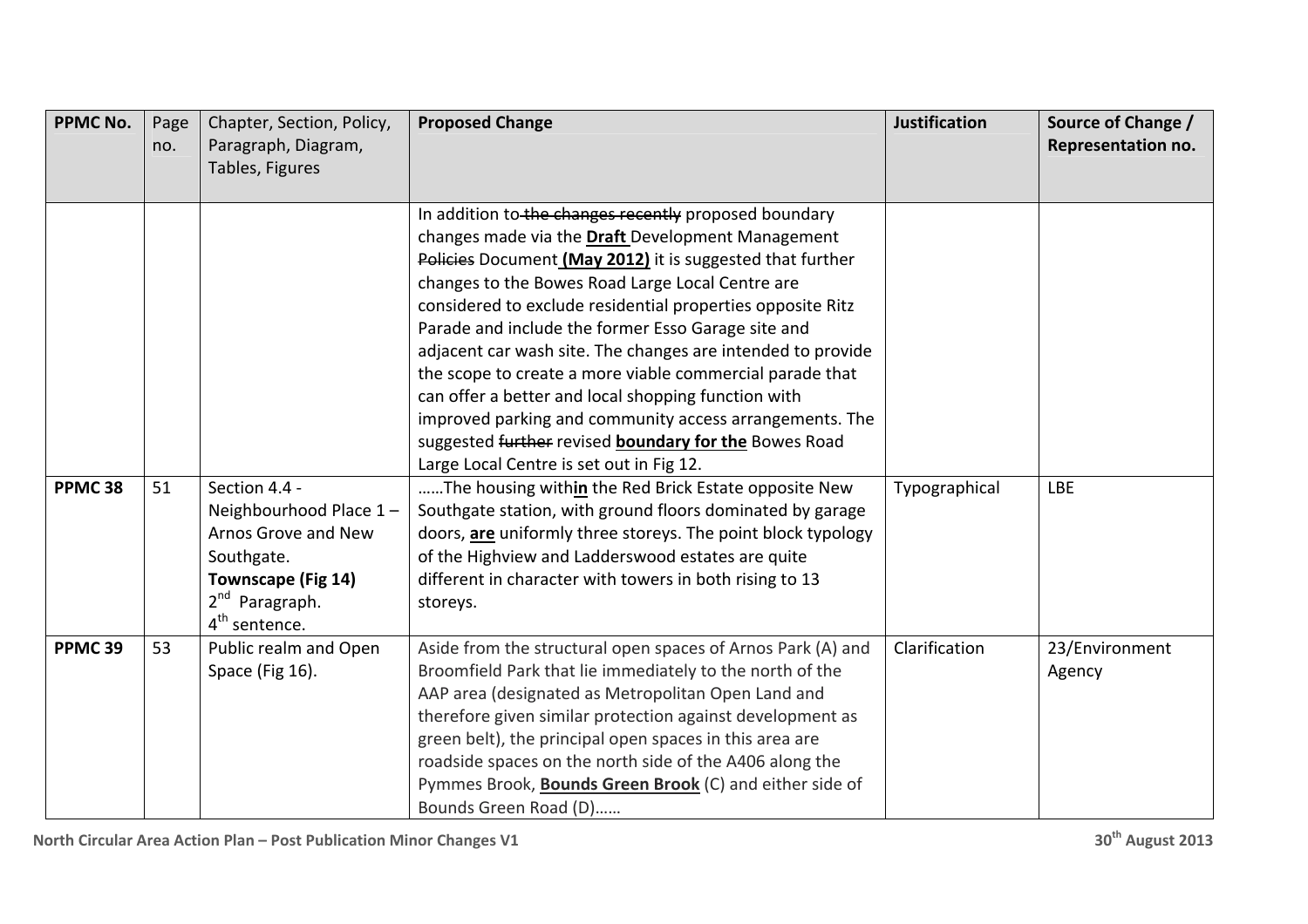| <b>PPMC No.</b>    | Page<br>no. | Chapter, Section, Policy,<br>Paragraph, Diagram,<br>Tables, Figures   | <b>Proposed Change</b>                                                                                                                                                                                                                                                                                                                                                                                                                                                                                                                                  | <b>Justification</b> | Source of Change /<br><b>Representation no.</b>                   |
|--------------------|-------------|-----------------------------------------------------------------------|---------------------------------------------------------------------------------------------------------------------------------------------------------------------------------------------------------------------------------------------------------------------------------------------------------------------------------------------------------------------------------------------------------------------------------------------------------------------------------------------------------------------------------------------------------|----------------------|-------------------------------------------------------------------|
| PPMC <sub>40</sub> | 54          | Key/Fig 16                                                            | Amend key to read:<br>C. Telford Road / Pymmes Brook / Bounds Green Brook                                                                                                                                                                                                                                                                                                                                                                                                                                                                               | Clarification        | 23/Environment<br>Agency                                          |
| PPMC <sub>41</sub> | 57          | Policy 13 Ladderswood<br>Estate (Site 1).                             | Redevelopment of the estate will provide a new high quality<br>housing environment with new buildings directly addressing<br>key existing streets in the area. Taking full account of the<br>guidance contained within the New Southgate Masterplan,<br>new development should take account of the following:                                                                                                                                                                                                                                           | Typographical        | <b>LBE</b>                                                        |
| PPMC <sub>42</sub> | 59          | Policy 14 Western<br>Gateway (Site 2, 3 & 4<br>Bullet Points 2 and 6. | 2 The mixed use development of the site should deliver<br>housing, commercial space, community facilities, leisure<br>and retail development subject to the provisions of the<br>sequential test.<br>6 The site has capacity to deliver approximately 360<br>between 200-360 new dwellings of a mixed tenure and<br>size.                                                                                                                                                                                                                               | Clarification        | <b>LBE</b><br>18/Legal and<br>General and<br><b>National Grid</b> |
| PPMC <sub>43</sub> | 65          | Policy 18<br>Supporting paragraphs 1<br>and $3.$                      | The community and health facilities on this site are<br>important local community assets and should be retained.<br>There is an opportunity to extend the medical centre to<br>provide a modernised medical facility with capacity for up to<br>750sqm of accommodation, which would combine three<br>local GP practices and, thus, meet changing needs.<br>Bowes Road Library, and Arnos Pool and Bowes Road Clinic<br>are Grade II listed buildings. As such, the Council will have<br>special regard to the desirability of preserving the building, | Typographical        | <b>LBE</b>                                                        |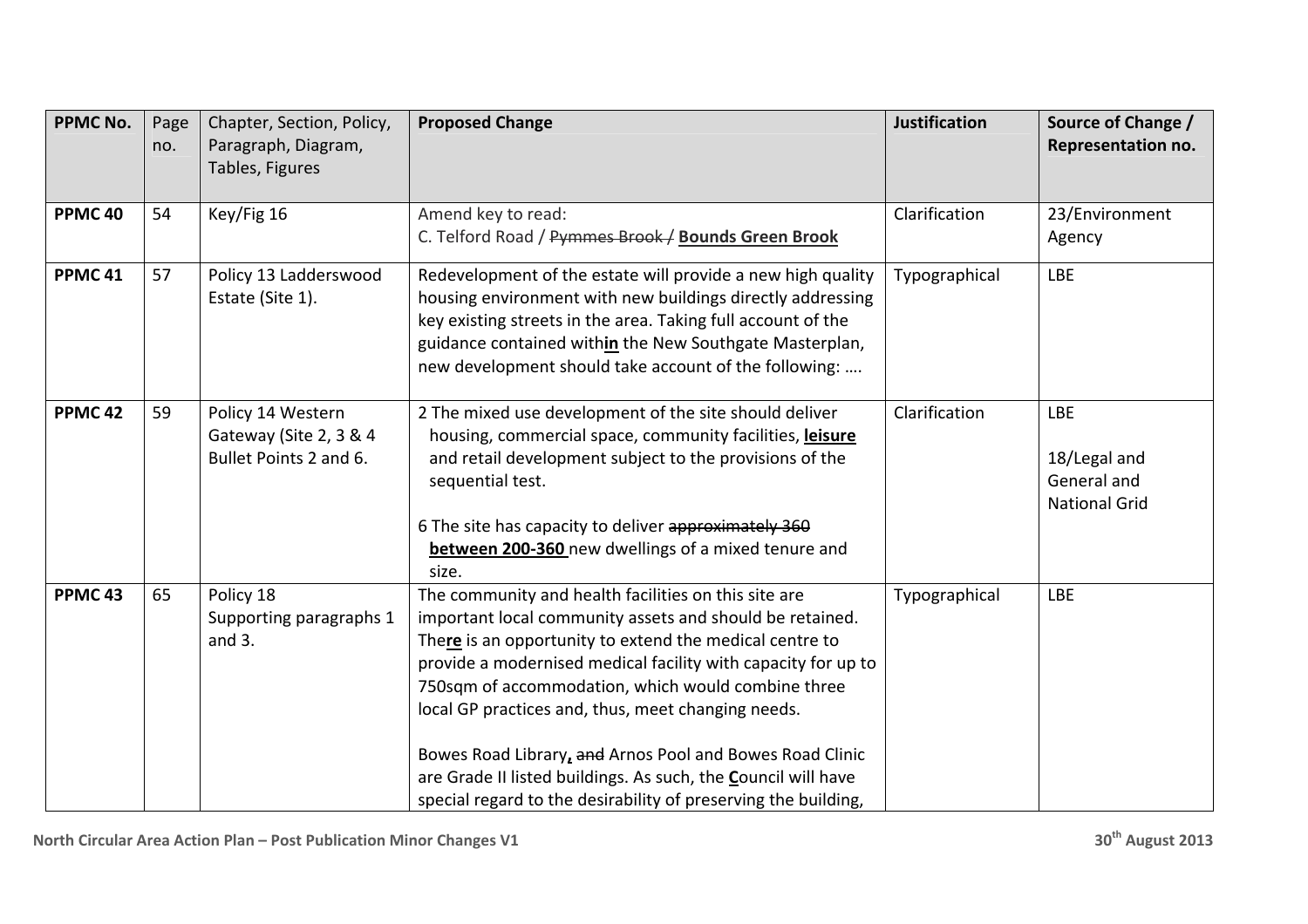| <b>PPMC No.</b>    | Page<br>no. | Chapter, Section, Policy,<br>Paragraph, Diagram,<br>Tables, Figures    | <b>Proposed Change</b>                                                                                                                                                                                                                                                                                                                                                                                                                                                                                    | <b>Justification</b>                 | Source of Change /<br>Representation no. |
|--------------------|-------------|------------------------------------------------------------------------|-----------------------------------------------------------------------------------------------------------------------------------------------------------------------------------------------------------------------------------------------------------------------------------------------------------------------------------------------------------------------------------------------------------------------------------------------------------------------------------------------------------|--------------------------------------|------------------------------------------|
|                    |             |                                                                        | its setting and those features which make it special. Subject<br>to the quality of the design, there is an area to the north of<br>the existing medical centre that would be suitable for<br>development. Any new building should help to improve the<br>quality and range of community facilities in this location.<br>The open space and landscape features of the site form an<br>important part of the setting of the building.                                                                       |                                      |                                          |
| PPMC <sub>44</sub> | 69          | 1 <sup>st</sup> Paragraph.                                             | Area 2b, (Fig 11) is adjacent to Arnos Grove Station<br>although, has characteristics comparable to the established<br>residential areas east of the Telford Road/Wilmer Way axis<br>with a predominance of 2 storey semidetached inter-war<br>and post-war family housing typically of the areas between<br>Broomfield Secondary School and Broomfield Park (now<br>outside the AAP boundary)                                                                                                            | Cross-referencing<br>& Typographical | <b>LBE</b>                               |
| PPMC <sub>45</sub> | 69          | Public Realm and Open<br>Space (Fig 21) Policy 19.                     | The area's water courses and associated open spaces (C)<br>provide the main recreational opportunities for open space<br>amenities for local people. Opportunities to improve Both<br>Pymmes Brook (a natural river channel) and Ithe New<br>River (an artificial channel) will be sought. The New River in<br>particular has good public access and presents some real<br>opportunities where the quality of both the local<br>environment and public access can be improved as<br>identified by $(D)$ . | Clarification                        | 23/Environment<br>Agency                 |
| PPMC <sub>46</sub> | 69          | Policy 19 Bowes Road<br>Neighbourhood Place.<br><b>Bullet Point 4.</b> | 4. Public realm and open space - the priority will be to<br>improve access to and the quality of the existing network of<br>waterways. Development in areas of open space deficiency<br>will be required to contribute towards the improvement of                                                                                                                                                                                                                                                         | Clarification                        | 23 /Environment<br>Agency                |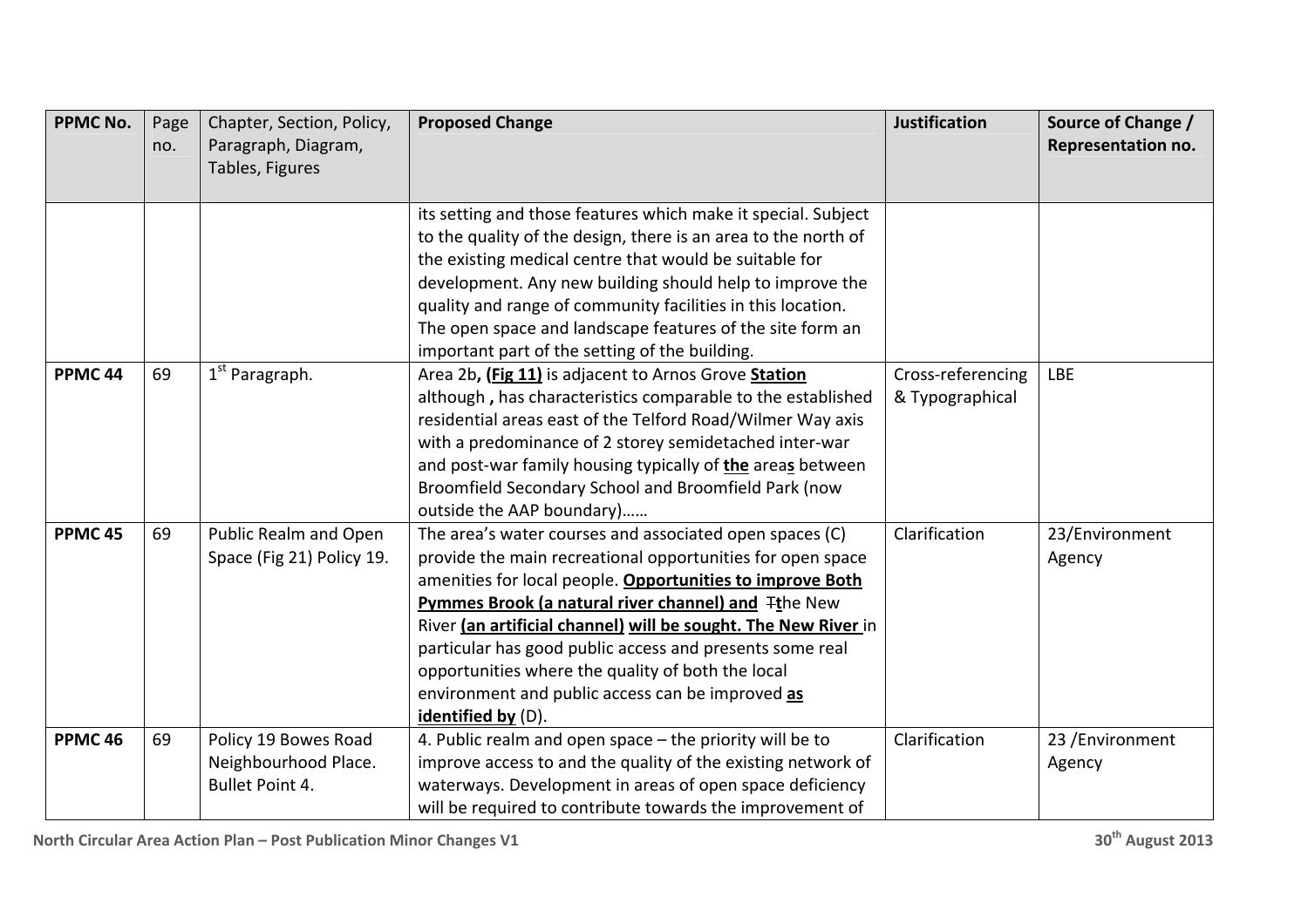| <b>PPMC No.</b>    | Page<br>no. | Chapter, Section, Policy,<br>Paragraph, Diagram,<br>Tables, Figures       | <b>Proposed Change</b>                                                                                                                                                                                                                                                                                                                                                                                                                                                                                                                                                                                         | <b>Justification</b> | Source of Change /<br>Representation no. |
|--------------------|-------------|---------------------------------------------------------------------------|----------------------------------------------------------------------------------------------------------------------------------------------------------------------------------------------------------------------------------------------------------------------------------------------------------------------------------------------------------------------------------------------------------------------------------------------------------------------------------------------------------------------------------------------------------------------------------------------------------------|----------------------|------------------------------------------|
|                    |             |                                                                           | existing open space. Providing access to and improving<br>the quality of spaces along <b>Pymmes Brook and</b> the New<br>River corridor are considered a priority in this regard.                                                                                                                                                                                                                                                                                                                                                                                                                              |                      |                                          |
| PPMC <sub>47</sub> | 69          | Activities (Fig 22)<br>3 <sup>rd</sup> Paragraph.                         | A number of local centres and parades provide a valuable<br>resource for local people. The viability of the Ritz Parade (5)<br><b>(E)</b> has been further challenged by the recent TfL Safety and<br>Environment Scheme which resulted in the loss of parking<br>spaces and demolition of some of the commercial parade.<br>The commercial parade on the south side of the A406 in this<br>location $\left\{6\right\}$ (F) continues to service the day to day retail and<br>community needs of the local Brownlow Road community.<br>Both of these centres together form a designated Large<br>Local Centre. | Typographical        | <b>LBE</b>                               |
| PPMC <sub>48</sub> | 70          | Key / Fig 24                                                              | Insert Site 11 Bowes Road / Wilmer Way junction into the<br>key.                                                                                                                                                                                                                                                                                                                                                                                                                                                                                                                                               | Referencing          | <b>LBE</b>                               |
| PPMC <sub>49</sub> | 71          | Policy 20 Telford Road<br>(Site 9)<br><b>Bullet Point 2.</b>              | In so doing, building heights should not be higher thatn 3 to<br>4 storeys with the higher part of the building making use of<br>the change of levels across the site and the opportunity to<br>strengthen the turn of a street corner.                                                                                                                                                                                                                                                                                                                                                                        | Typographical        | <b>LBE</b>                               |
| <b>PPMC 50</b>     | 73          | Policy 21 Telford Road<br>/Bowes Road (Site 10)<br><b>Bullet Point 3.</b> | On the land away from the central corner area and to the<br>rear particular care is required to ensure the amenities of<br>existing residents are protected. Three storey residential<br>development would be more appropriate in these locations.                                                                                                                                                                                                                                                                                                                                                             | Typographical        | <b>LBE</b>                               |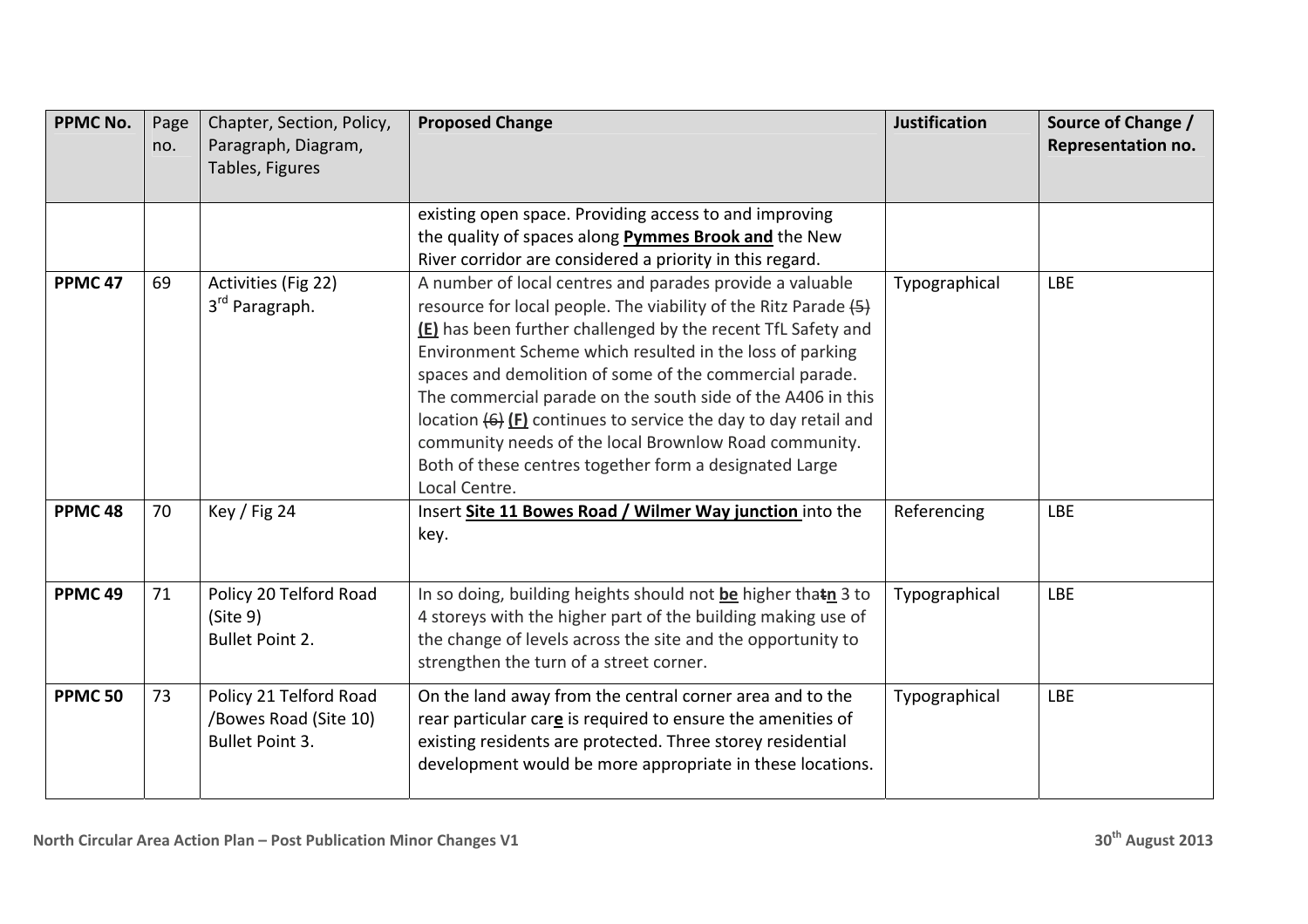| <b>PPMC No.</b>    | Page<br>no. | Chapter, Section, Policy,<br>Paragraph, Diagram,<br>Tables, Figures                                      | <b>Proposed Change</b>                                                                                                                                                                                                                                                                                                                                                                                                                                                                                                                    | <b>Justification</b>         | Source of Change /<br>Representation no.                |
|--------------------|-------------|----------------------------------------------------------------------------------------------------------|-------------------------------------------------------------------------------------------------------------------------------------------------------------------------------------------------------------------------------------------------------------------------------------------------------------------------------------------------------------------------------------------------------------------------------------------------------------------------------------------------------------------------------------------|------------------------------|---------------------------------------------------------|
| <b>PPMC 51</b>     | 73          | Policy 21 Telford Road<br>/Bowes Road<br>$1st$ Supporting paragraph,<br>$2^{nd}$ and $5^{th}$ sentences. | It has frontages to Pevensey Avenue, Telford<br>Road/Bowes Road and Olerton Road and the relationship<br>between new development and the established residential<br>environment around it is therefore orf particular<br>importance<br>The environment, as the A406, A1110 Bowes Road and the<br>B1452 Wilmer Way come together, is not one considered<br>best suited for standard houses.                                                                                                                                                | Typographical                | <b>LBE</b>                                              |
| <b>PPMC 52</b>     | 73          | Policy 22 Bowes Road /<br>Wilmer Way Sites (Site<br>11)<br>1 <sup>st</sup> Supporting paragraph.         | The junction is a key node along the A406 and recognised as<br>a point of transition in the local townscape. These large sites<br>therefore present an opportunity to deliver high quality new<br>housing-led development with buildings that directly<br>address the junction and treat it as a space and not simply a<br>traffic dominated junction                                                                                                                                                                                     | Typographical                | <b>LBE</b>                                              |
| PPMC <sub>53</sub> | 75          | Policy 23 Ritz Parade<br>2 <sup>nd</sup> supporting<br>paragraph.                                        | Notwithstanding the option of the central Jehovah's<br>Witness Hall being Council's preference to see the main<br>part of the parade-retained, the Council would respond<br>constructively if proposals came forward for comprehensive<br>redevelopment, in recognition that greater opportunities<br>would may exist to further strengthen the viability of the<br>commercial element of the scheme through the provision of<br>a consolidated, modern and purpose built accommodation<br>with public associated parking for the public. | Typographical<br>and clarity | <b>LBE</b><br>16 / Notting Hill<br><b>Housing Trust</b> |
| PPMC <sub>54</sub> | 77          | Policy 24 Bowes Road<br>sites (Site 13 - Powys<br>Lane to Broomfield<br>Road).                           | 2. New housing should directly address and be accessed<br>from Bowes Road with windows and doors facing the street<br>and providing activity.                                                                                                                                                                                                                                                                                                                                                                                             | Typographical                | <b>LBE</b>                                              |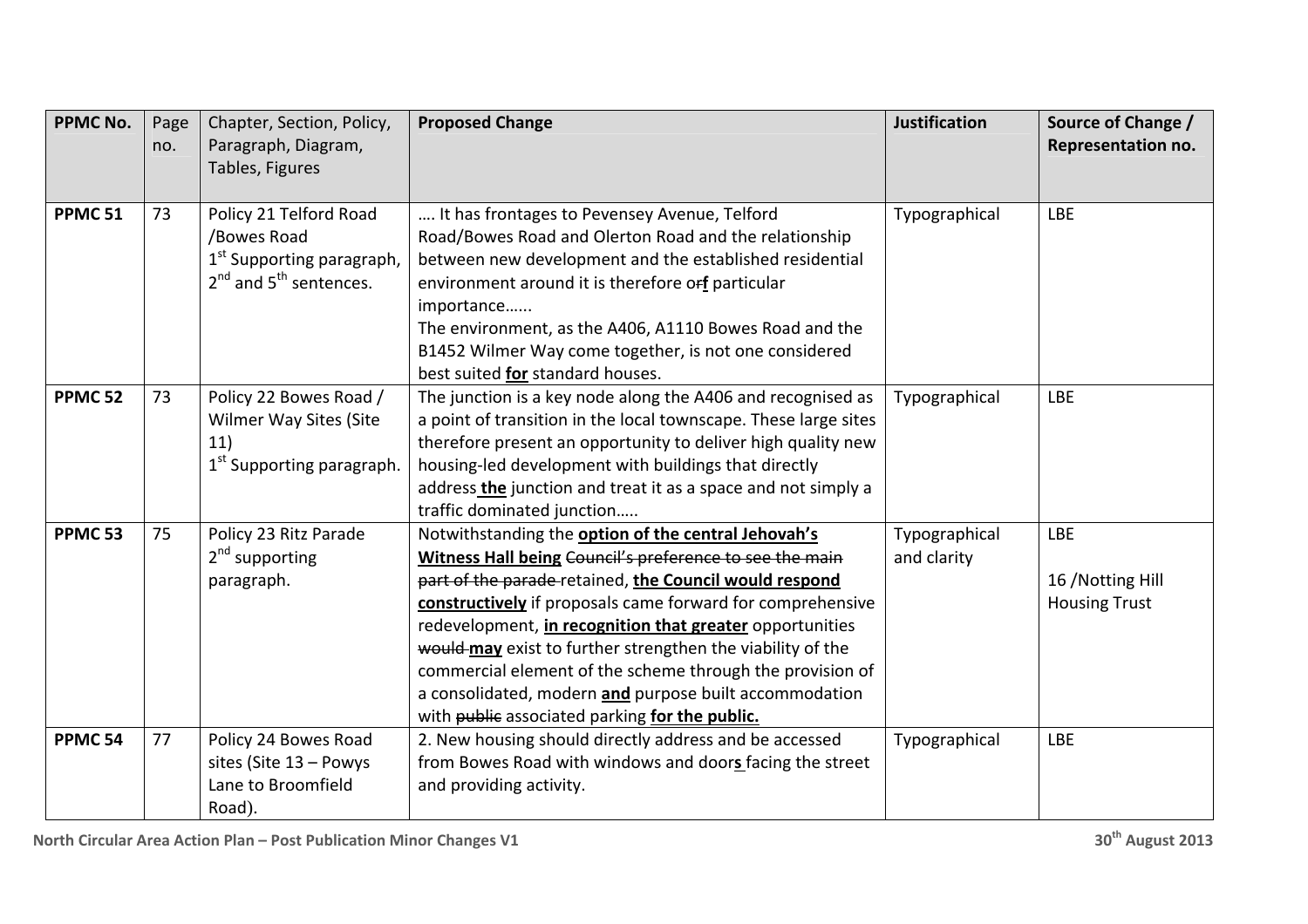| <b>PPMC No.</b>    | Page<br>no. | Chapter, Section, Policy,<br>Paragraph, Diagram,<br>Tables, Figures                       | <b>Proposed Change</b>                                                                                                                                                                                                                                                                                                                                                                                                                                                                                                                                                                                                                                                                                                                                                                      | <b>Justification</b> | Source of Change /<br>Representation no. |
|--------------------|-------------|-------------------------------------------------------------------------------------------|---------------------------------------------------------------------------------------------------------------------------------------------------------------------------------------------------------------------------------------------------------------------------------------------------------------------------------------------------------------------------------------------------------------------------------------------------------------------------------------------------------------------------------------------------------------------------------------------------------------------------------------------------------------------------------------------------------------------------------------------------------------------------------------------|----------------------|------------------------------------------|
|                    |             |                                                                                           |                                                                                                                                                                                                                                                                                                                                                                                                                                                                                                                                                                                                                                                                                                                                                                                             |                      |                                          |
|                    |             | <b>Bullet Point 2.</b>                                                                    |                                                                                                                                                                                                                                                                                                                                                                                                                                                                                                                                                                                                                                                                                                                                                                                             |                      |                                          |
| <b>PPMC 55</b>     | 77          | <b>Opportunity Sites (Fig.</b><br>$25$ ).                                                 | <b>Opportunity sites (Fig 25)</b><br>Development opportunities in this part of the AAP area are<br>concentrated around the junction between the A406 and<br>Green Lanes. (1). In particular, the land on the northern side<br>of this junction presents opportunities for redevelopment<br>and investment $(16$ and $17)$ $(15$ and $16)$ together with the<br>Old Labour Exchange (18) (19) adjacent to the petrol station<br>on the south side of the road which is a particular local<br>eyesore. Opportunities also exist further north along Green<br>Lanes (15) (14) and the Southgate Town Hall site (14), (13),<br>owned by Enfield Council, now benefits from a planning<br>brief. Some smaller residential sites have been identified to<br>the east of the area $(20)$ . $(4)$ . | Cross-referencing    | <b>LBE</b>                               |
| <b>PPMC 56</b>     | 85          | Public realm and open<br>space (Fig 29)<br>Supporting paragraph.                          | This eastern part of the NCAAP suffers from a lack of<br>publicly accessible open space. Larger spaces exist on both<br>the north and south sides of the A406 but they are not<br>generally publicly accessible. The waterways do provide an<br>informal leisure and walking resource and, in particular,<br>parts of Pymmes Brook and the New River Path are in good<br>condition and act as a valuable local amenity.                                                                                                                                                                                                                                                                                                                                                                     | Typographical        | <b>LBE</b><br>23/Environment<br>Agency   |
| PPMC <sub>57</sub> | 87          | Policy 25 Green Lanes<br>Neighbourhood Place<br>$3rd$ and $4th$ supporting<br>paragraphs. | The junction is identified as a point of transition along the<br>North Circular Road corridor. It is a key junction and acts as<br>an important point of orientation. This role could be<br>strengthened with the redevelopment of the sites on the<br>north side if they came forward. The area around the                                                                                                                                                                                                                                                                                                                                                                                                                                                                                 | Typographical        | <b>LBE</b>                               |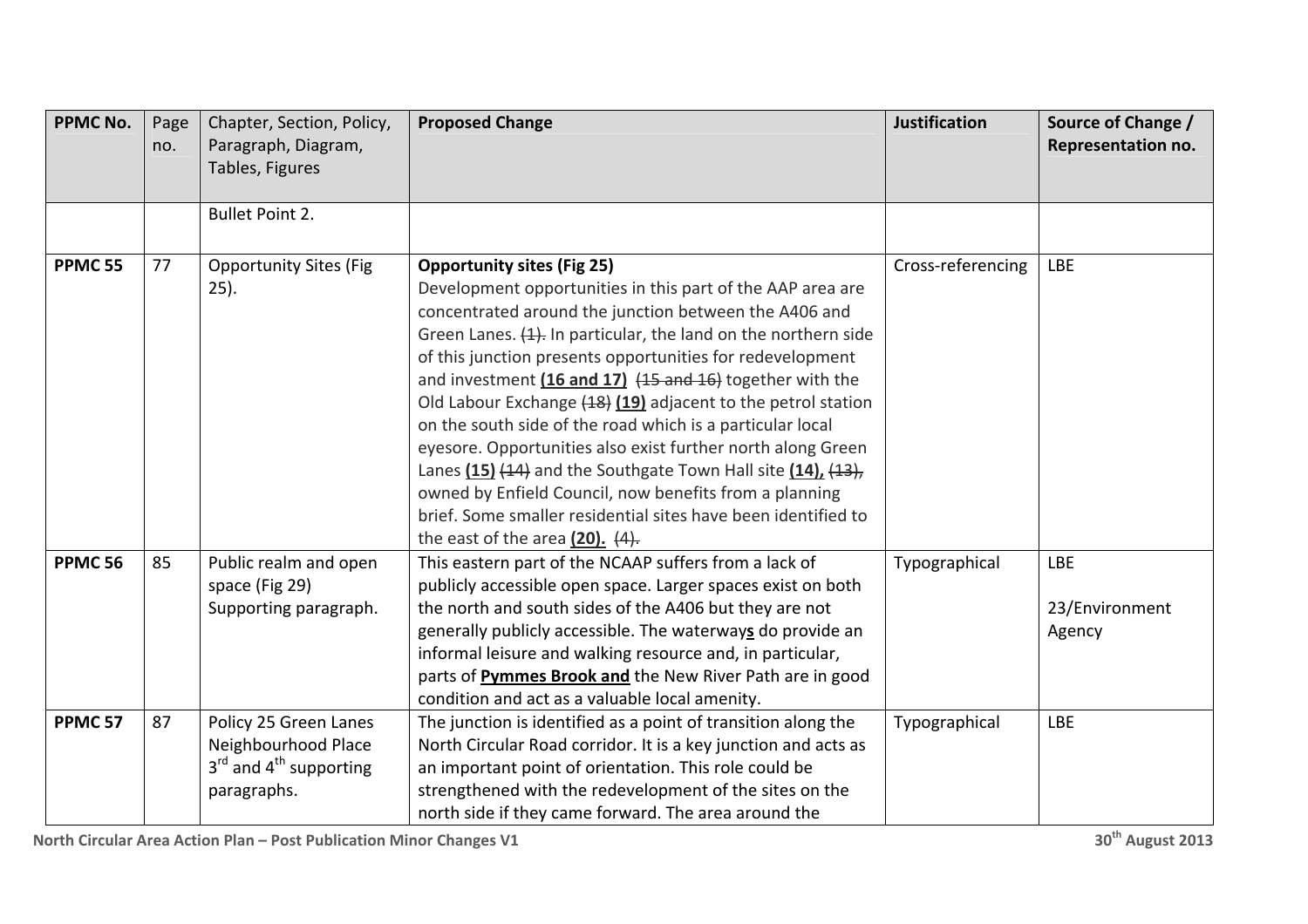| <b>PPMC No.</b>    | Page<br>no. | Chapter, Section, Policy,<br>Paragraph, Diagram,<br>Tables, Figures             | <b>Proposed Change</b>                                                                                                                                                                                                                                                                                                                                                                                                                                                                                                                                                        | <b>Justification</b> | Source of Change /<br>Representation no. |
|--------------------|-------------|---------------------------------------------------------------------------------|-------------------------------------------------------------------------------------------------------------------------------------------------------------------------------------------------------------------------------------------------------------------------------------------------------------------------------------------------------------------------------------------------------------------------------------------------------------------------------------------------------------------------------------------------------------------------------|----------------------|------------------------------------------|
|                    |             |                                                                                 | junction is one of the more accessible locations in the<br>Borough with a PTALLA rating of 4.<br>Other key sites include the New Southgate Town hHall<br>which has potential for ongoing community uses and some<br>new residential development.                                                                                                                                                                                                                                                                                                                              |                      |                                          |
| PPMC <sub>58</sub> | 89          | Policy 26<br>Southgate Town Hall<br>(Site 14)<br>$2nd$ supporting<br>paragraph. | Prevailing building heights range from three storeys in<br>Shapland Way with the new housing development opposite<br>the site rising to four storeys. The site presents the<br>opportunity to secure the long term community-based use<br>of the building. The site does benefit from public access to<br>the New River and a river frontage which is not something<br>the current building exploits                                                                                                                                                                          | Clarification.       | 06/007 - Individual                      |
| PPMC <sub>59</sub> | 89          | Policy 27<br>Green Lanes Site 15.                                               | Policy 27 Green Lanes sites (site 15)<br>The sSites at the northern extents of the Green<br>Lanes Large Local Centre is partly in flood zone 2/3<br>however, it still provides an opportunity to establish a more<br>distinct relationship between the Palmers Green District<br>Centre and the Green Lanes Large Local Centre. The Council<br>will therefore steer development towards area of lowest<br>risk and take a flexible approach to proposed ground floor<br>uses on sites in this location. Key principles relevant to the<br>development of these sites include: | Clarification        | 23/Environemnet<br>Agency                |